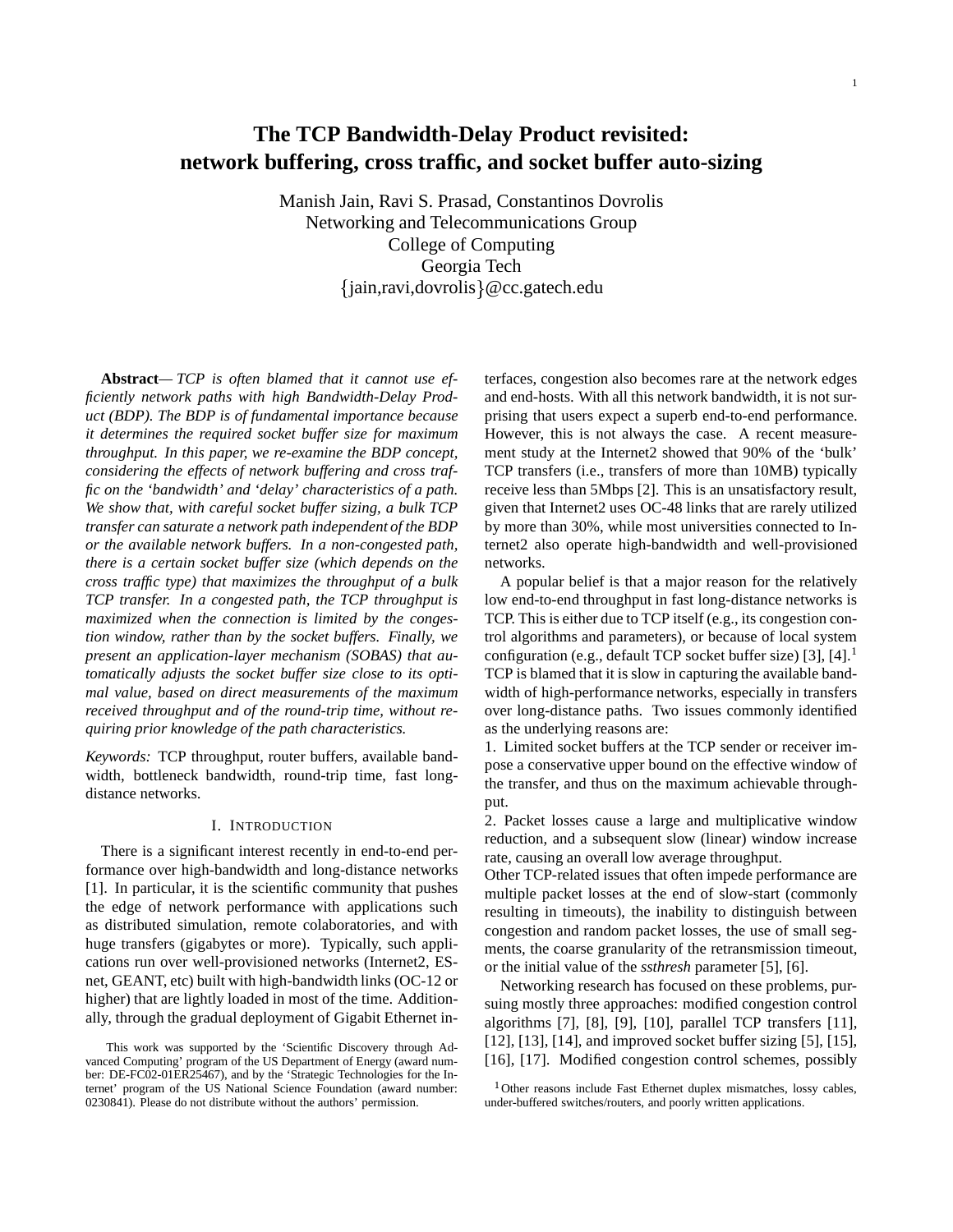with cooperation from routers [9], can lead to significant benefits for both applications and networks, and they can also address other important issues, such as the detection of congestion unresponsive traffic. Modifying TCP, however, is an enormously difficult task today, given the millions of existing TCP installations and the fairness issues that would arise during deployment of diverse congestion control algorithms. Parallel TCP connections can increase the aggregate throughput that an application receives. They also raise fairness issues, however, because an aggregate of  $N$  connections decreases its aggregate window by a factor  $\frac{1}{2N}$ , rather than  $\frac{1}{2}$ , upon a packet loss. Also, the aggregate window increase rate is  $N$  times faster than that of a single connection. This paper follows the socket buffer sizing approach, rather than modifying TCP or using parallel connections. Socket buffer sizing can be performed by applications, and so it does not require changes at the TCP implementation or protocol. Also, it is a mechanism that can work complementary with parallel connections. Even if TCP evolves to a different protocol in the future, we believe that it is still important to consider how we can improve application performance in the shorter term, using the existing TCP incarnation.

How can an application determine an appropriate size for the socket buffer at the sender and receiver of a TCP transfer? A first constraint is that the socket buffers cannot exceed the memory that the operating system makes available for that connection. Throughout the paper, we assume that the end-hosts have enough memory and that this constraint is met. This is widely the case today, with the exception perhaps of busy Web or file servers. A second constraint is that the two socket buffers, or actually the smaller of the two, should be sufficiently large so that the transfer can saturate the underlying network path. This leads us to a fundamental concept in any window-controlled transport protocol: the *Bandwidth-Delay Product (BDP)*. Specifically, suppose that the bottleneck link of a path has a transmission capacity ('bandwidth') of  $C$  bps and the path between the sender and the receiver has a Round-Trip Time (RTT) of  $T$  sec. The connection will be able to saturate the path, achieving the maximum possible throughput  $C$ , if its effective window is  $C \times T$ . This product is historically referred to as BDP. For the effective window to be  $C \times T$ , however, the smaller of the two socket buffers should be equally large. If the size of that socket buffer is less than  $C \times T$ , the connection will underutilize the path. If it is more than  $C \times T$ , the connection will overload the path, and depending on the amount of network buffering, it will cause congestion, packet losses, window reductions, and possibly throughput drops.

The previous interpretation of the BDP, and its relation to TCP throughput and socket buffer sizing, are well-known in the networking literature. As we argue in Section II, however, the socket buffer size should be equal to the BDP *only in the case of a path that does not carry competing traffic* *('cross traffic') and that does not introduce queueing delays*. The presence of cross traffic means that the 'bandwidth' of a path will not be  $C$ , but somewhat less than that. Also, packet buffers in the network routers can cause queueing delays, meaning that the RTT of the path will be larger than the fixed delay  $T$ . Given these two additional effects (cross traffic load, and queueing delays), how should we define the BDP of a network path? Should we interpret the 'bandwidth' term of the BDP as the capacity  $C$ , the *available bandwidth* which remains unclaimed from cross traffic, the 'fair share' in the path (for some definition of fairness), or as something different than the above? And how should we interpret the 'delay' term of the BDP? Is it the minimum possible RTT, the average RTT *before* the TCP connection starts (including queueing delays due to cross traffic), or the average RTT *after* the TCP connection starts? In Section III, we review the previous work in the area of socket buffer sizing, arguing that the BDP has been given different interpretations in the past and that it is still unclear what is the socket buffer size that maximizes the throughput of a bulk TCP transfer.

The first objective of this paper is to *examine the effects of the socket buffer size, the amount of network buffering, and the cross traffic type on the throughput of a bulk TCP transfer*. In Section IV, we focus on the effect of network buffering. We show that, with appropriate socket buffer sizing, a TCP transfer can saturate a network path, independent of how large the BDP is, and independent of the available network buffering. In Sections V and VI, we examine the effects of cross traffic on the TCP throughput. The type of cross traffic is crucial, as it determines whether and by how much the latter will decrease its send-rate upon the initiation of a new TCP transfer. We identify four distinct common types of cross traffic: rate-controlled UDP flows, TCP transfers limited by congestion, TCP transfers limited by socket buffers, and TCP transfers limited by size. We show that, depending on the cross traffic type, the Maximum Feasible Throughput of a TCP connection can be the Available Bandwidth [18], the Bulk Transfer Capacity (BTC) [19], or the maximum TCP throughput that does not cause packet losses in the path. An important conclusion from Sections V and VI is that, *independent of cross traffic and network buffering, there is a certain socket buffer size that maximizes the throughput of a bulk TCP transfer*.

The second objective of this paper is to *develop an application-layer mechanism that can automatically set the socket buffer size so that the TCP transfer receives its Maximum Feasible Throughput, or at least close to that*. In Section VII, we describe the proposed *SOcket Buffer Auto-Sizing (SOBAS)* mechanism. SOBAS estimates the path's BDP from the maximum TCP goodput measured by the receiving application, as well as from out-of-band RTT measurements. We emphasize that *SOBAS does not require changes in TCP*, and that it can be integrated in principle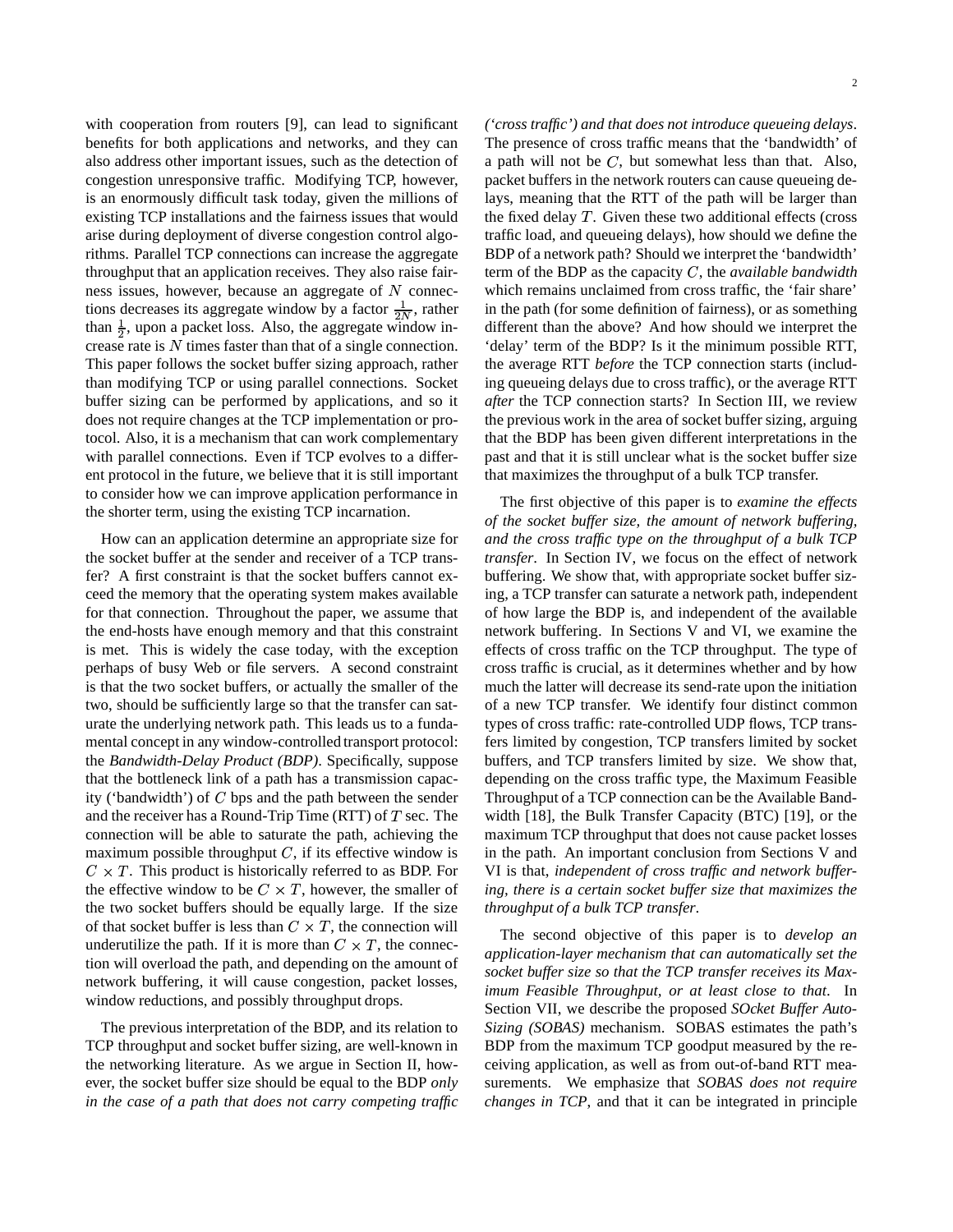with any TCP-based bulk data transfer application. SOBAS has been evaluated through simulations and Internet experiments. Simulations are used to compare SOBAS with the Maximum Feasible Throughput and with other socket buffer sizing techniques under the same traffic conditions. Experimental results provide us with confidence that SOBAS works well, even with all the additional measurement inaccuracies, traffic dynamics, non-stationarities, and noise sources of a real Internet path. A key point about SOBAS is that it does not require prior knowledge or estimation of path characteristics such as the end-to-end capacity or available bandwidth. We conclude in Section VIII.

## II. WHAT DOES BANDWIDTH-DELAY PRODUCT MEAN?

Consider a unidirectional TCP transfer from a sender  $\mathcal{S} \mathcal{N} \mathcal{D}$  to a receiver  $\mathcal{RCV}$ . TCP is window-controlled, meaning that  $SND$  is allowed to have up to a certain number of transmitted but unacknowledged bytes, referred to as the  $send\text{-}window$   $W_s$ , at any time. The send-window is limited by

$$
W_s = \min\{W_c, W_r, B_s\} \tag{1}
$$

where  $W_c$  is the sender's *congestion* window [20],  $W_r$  is the *receive-window* advertised by  $RCV$ , and  $B<sub>s</sub>$  is the size of the *send-socket buffer* at  $SND$ . The receive-window  $W_r$ is the amount of available *receive-socket buffer* memory at  $RCV$ , and is limited by the receive-socket buffer size  $B<sub>r</sub>$ , i.e.,  $W_r \leq B_r$ . So, the send-window of a transfer is limited by:

$$
W_s = \min\{W_c, S\} \tag{2}
$$

where  $S = \min\{B_s, B_r\}$  *is the minimum of the two socket buffer sizes*. If the send-window is limited by  $W_c$ , we say that the transfer is *congestion-limited*; otherwise, if the sendwindow is limited by  $S$ , we say that the transfer is *bufferlimited*. A transfer can be congestion-limited or bufferlimited at different time periods. If  $T(W_s)$  is the connection's RTT when the send-window is  $W_s$ , the *transfer's throughput* is

$$
R = \frac{W_s}{T(W_s)} = \frac{\min\{W_c, S\}}{T(W_s)}\tag{3}
$$

Note that the RTT can vary with  $W_s$  because of queueing delays due to the transfer itself.

We next describe a model for the network path  $P$  that the TCP transfer goes through. The bulk TCP transfer that we focus on is referred to as the *target transfer*; the rest of the traffic in the path is referred to as *cross traffic*. The *forward path* from  $\mathcal{SND}$  to  $\mathcal{RCV}$ , and the *reverse path* from  $\mathcal{RCV}$  to  $S = C$  $\mathcal{SND}$ , are assumed to be fixed and unique for the duration of the target transfer. Each link  $i$  of the forward/reverse path transmits packets with a *capacity* of  $C_i$  bps, causes a *fixed delay*  $\tau_i$ , and it has *link buffers* that can store  $B_i$  packets. Arriving packets are discarded in a Drop-Tail manner when the

corresponding buffer is full. The *minimum RTT* of the path is the sum of all fixed delays along the path  $T_m = \sum_{i \in \mathcal{P}} \tau_i$ .

Also, let  $\rho_i$  be the initial *average utilization* of link i, i.e., the utilization at link *i prior* to the target transfer. The *available bandwidth*  $A_i$  of link i is then defined as  $A_i =$  $C_i \times (1 - \rho_i)$ . Due to cross traffic, link i introduces queueing delays together with the fixed delay  $\tau_i$ . Let  $\bar{\tau}_i \geq \tau_i$  be the *average delay* at link i, considering both fixed and queueing delays, prior to the target transfer. The *exogenous RTT* of the path is the sum of all average delays along the path  $T_e = \sum_{i \in \mathcal{P}} \bar{\tau}_i$  before the target transfer starts.

Adopting the terminology of [18], we refer to the link of the forward path  $\mathcal{P}_f$  with the minimum capacity  $C =$  $\min_{P} {C_i}$  as the *narrow link*, and to the link with the minimum available bandwidth  $A = \min_{P_i} \{A_i\}$  as the *tight link*. We say that a link is *saturated* when its utilization is 100% (i.e.,  $A_i=0$ ), and that it is *congested* when it drops packets due to buffer overflow (i.e., non-zero loss rate). Note that a link can be saturated but not congested, or congested but not saturated. We assume that the only saturated and/or congested link in the forward path is the tight link. *A path is called congested or saturated, if its tight link is congested or saturated, respectively*.

The narrow link limits the maximum throughput  $C$  that the target transfer can get. The tight link, on the other hand, is the link that becomes saturated and/or congested after the target transfer starts, when the latter has a sufficiently large send-window. The buffer size of the tight link is denoted by  $B_t$ , while  $B_t \leq B_t$  is the *average available buffer size* at the tight link prior to the target transfer. We refer to  $C$ ,  $T_m$ , and  $B_t$  as the *structural path characteristics*, and to A,  $T_e$ , and  $B_t$  as the *dynamic path characteristics* prior to the target transfer. The dynamic path characteristics depend on the cross traffic.

Equation (3) shows that the throughput of the target transfer depends on the minimum socket buffer size  $S$ . If we view the throughput R as a function  $R(S)$ , an important question is: *given a network path* <sup>7</sup>*, with certain structural and dynamic characteristics, for what value(s) of the socket buffer*  $size\ S$  *the target transfer throughput*  $R(S)$  *is maximized?* We refer to the maximum value of the function  $R(S)$  as the *Maximum Feasible Throughput (MFT) R. The conventional* wisdom, as expressed in networking textbooks [21], operational handouts [4], and research papers [16], is that the socket buffer size  $S$  should be equal to the Bandwidth-Delay Product of the path, where 'bandwidth' is the capacity of the path C, and 'delay' is the minimum RTT of the path  $T_m$ , i.e.,  $S = C \times T_m$ . Indeed, if the send-window is  $W_s = C \times T_m$ , and *assuming that there is no cross traffic in the path*, the tight link becomes saturated but not congested, and the target transfer achieves its Maximum Feasible Throughput  $R = C$ . Thus, in the case of no cross traffic,  $S = C \times T_m$ .

In practice, a network path always carries some cross traf-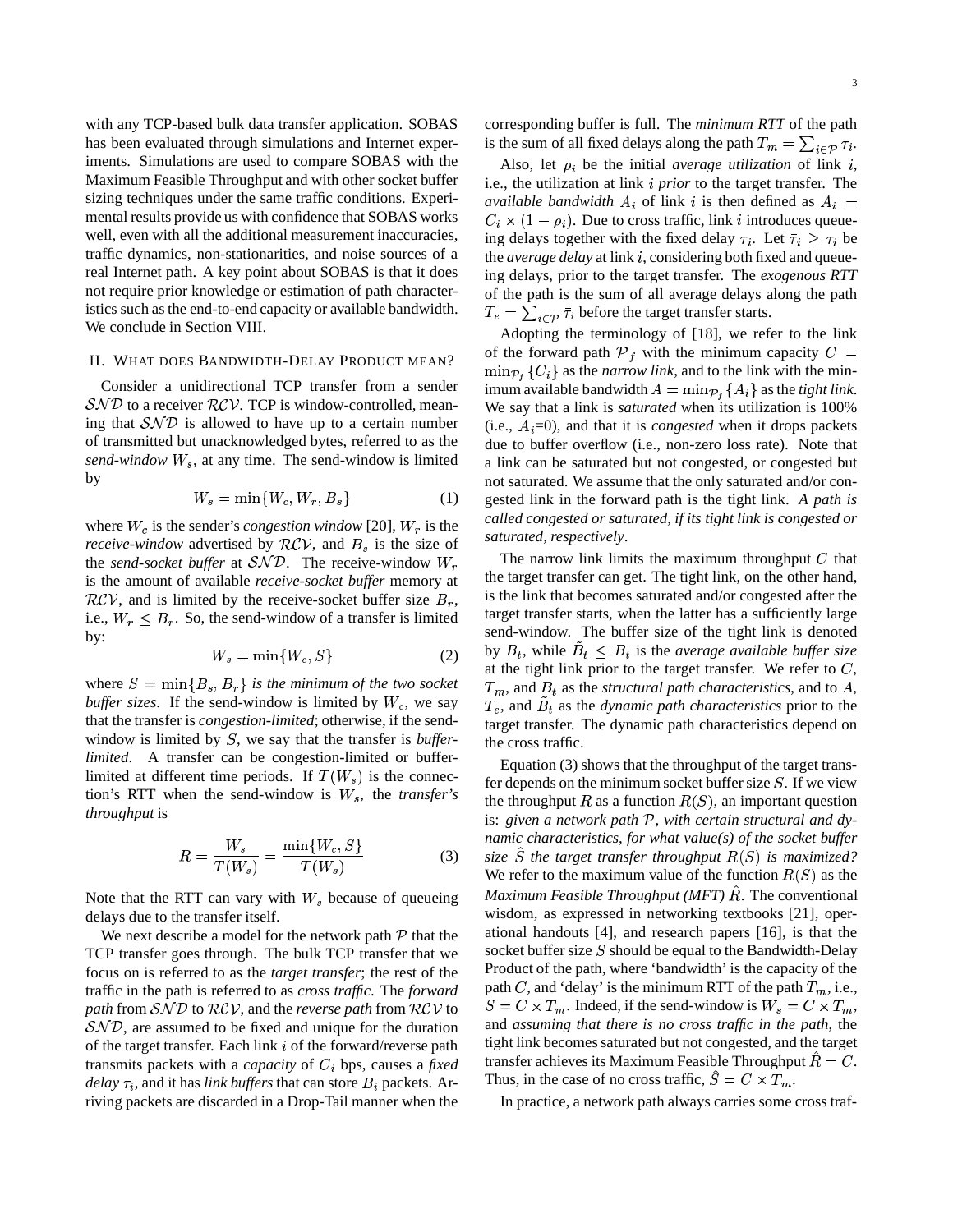fic, and thus  $A < C$ . If the socket buffer size is set to  $C \times T_m$ , the target transfer will saturate the tight link, and depending on the number of buffers at the tight link  $B_t$ , it may also cause congestion. Congestion, however, causes multiplicative drops in the target transfer's send-window, and, potentially, throughput reductions as well. Thus, the amount of buffering  $B_t$  at the tight link is an important factor for socket buffer sizing, as it determines the point at which the tight link becomes congested. The presence of cross traffic has two additional implications. First, cross traffic causes queueing delays in the path, and thus the initial RTT of the target transfer becomes the exogenous RTT  $T_e$ , rather than the minimum RTT  $T_m$ . With larger  $B_t$  and with burstier cross traffic, the difference between  $T_m$  and  $T_e$  becomes more significant. Second, if the cross traffic is TCP (or TCP-friendly), it will react to the initiation of the target TCP transfer reducing its throughput, either because of packet losses, or because the target transfer has increased the RTT in the path. Thus, the target transfer can achieve a higher throughput than what was the initial available bandwidth  $A$ .

In the next section, we review the previous work in the area of socket buffer sizing, and identify several interpretations that have been given to the BDP:

1. **BDP**<sub>1</sub>:  $S = C \times T_m$ 

2. **BDP**<sub>2</sub>:  $S = C \times T_e$ 

3. **BDP**<sub>3</sub>:  $S = A \times T_m$ 

4. **BDP**<sub>4</sub>:  $S = A \times T_e$ 

5. **BDP**<sub>5</sub>:  $S = BTC \times T_a$ 

6. **BDP**<sub>6</sub>:  $S = S_{\infty}$  (where  $S_{\infty} > \max W_c$ )

The first four BDP definitions should be clear from the previous model. The bandwidth term in BDP<sub>5</sub> is the *Bulk Transfer Capacity (BTC)*, i.e., *the average throughput of a bulk congestion-limited TCP transfer* [22]. It can be argued that the BTC is the 'fair-share' of the target transfer in the path, according to TCP's bandwidth sharing properties.  $T_a$  is the *average RTT of the path, after the target transfer has started*, and so it includes the queueing load due to the target transfer. BTC is determined by the congestion window and the average RTT of the target transfer, and so  $BDP<sub>5</sub>$  is related to the *average congestion window* of the transfer.

In BDP $_6$ , S is set to a sufficiently large value, so that it is always larger than the congestion window. So, the meaning of  $BDP_6$  is that connection should be always congestionlimited. Of course, in the absence of any previous information about the path, it is hard to know how large the maximum congestion window will be. Note that  $BDP<sub>5</sub>$  and  $BDP<sub>6</sub>$  are different: in the former, the connection may be buffer-limited during parts of its lifetime, while in the latter the connection's send-window is never limited by the socket buffers.

#### III. PREVIOUS WORK ON SOCKET BUFFER SIZING

There are several measurement and estimation techniques for bandwidth-related metrics, such as the capacity, available

bandwidth, or Bulk Transfer Capacity of a path [18], [22], [23], [24]. An application of such techniques is that they can be used to estimate the bandwidth term of a path's BDP.

An auto-tuning technique that is based on active bandwidth estimation is the *Work Around Daemon (WAD)* [5]. WAD uses *ping* to measure the minimum RTT  $T_m$  prior to the start of a TCP connection, and *pipechar* to estimate the capacity  $C$  of the path [25]. In other words, [5] attempts to set the socket buffer size as in  $BDP_1$ . A similar approach is taken by the NLANR Auto-Tuning FTP implementation [26]. In that work, however, the socket buffer sizing is based on the median, rather than the minimum, of the bandwidthdelay product measurements and so it is closer to  $BDP<sub>2</sub>$ . Similar BDP interpretations are given at the manual socket buffer sizing guidelines of [4] and [15].

A different bandwidth metric is considered in [27]. That work proposes a TCP variant in which the send-window is adjusted based on the available bandwidth of a path. The proposed protocol is called TCP-Low Priority (TCP-LP), and it is able to utilize any excess network bandwidth that would not be used normally by the regular TCP workload [27]. Even though TCP-LP is not a socket buffer sizing scheme, it relates more to  $BDP<sub>3</sub>$  or  $BDP<sub>4</sub>$  because it is the available bandwidth, rather than the capacity, that limits the transfer's send-window.

The first proposal for automatic TCP buffer tuning was [16]. The goal of that work was to allow a host (typically a server) to fairly share kernel memory between multiple ongoing connections. The proposed mechanism, even though simple to implement, requires changes in the operating system. An important point about [16] is that the BDP of a path was estimated based on the congestion window (*cwnd*) of the TCP connection. Thus, the socket buffer sizing objective in that work was similar to  $BDP_5$ . The receive-socket buffer size was set to a sufficiently large value so that it does not limit the transfer's throughput.

An application-based socket buffer auto-tuning technique, called *Dynamic Right-Sizing (DRS)*, has been proposed in [17]. DRS measures the RTT of the path prior to the start of the connection (exogenous RTT). To estimate the bandwidth of the path, DRS measures the average throughput at the receiving side of the application. It is important to note however, that the target transfer throughput does not only depend on the congestion window, but also on the *current* socket buffer size. Thus, DRS will not be able to estimate in general the socket buffer size that maximizes the target transfer's throughput, as it may be limited by the current socket buffer size. The socket buffer sizing objective of DRS does not correspond to one of the BDP definitions in the previous section. A comparison of some socket buffer sizing mechanisms is made in [28].

We finally note that the latest stable version of the Linux kernel (2.4) uses a non-standardized socket buffer sizing al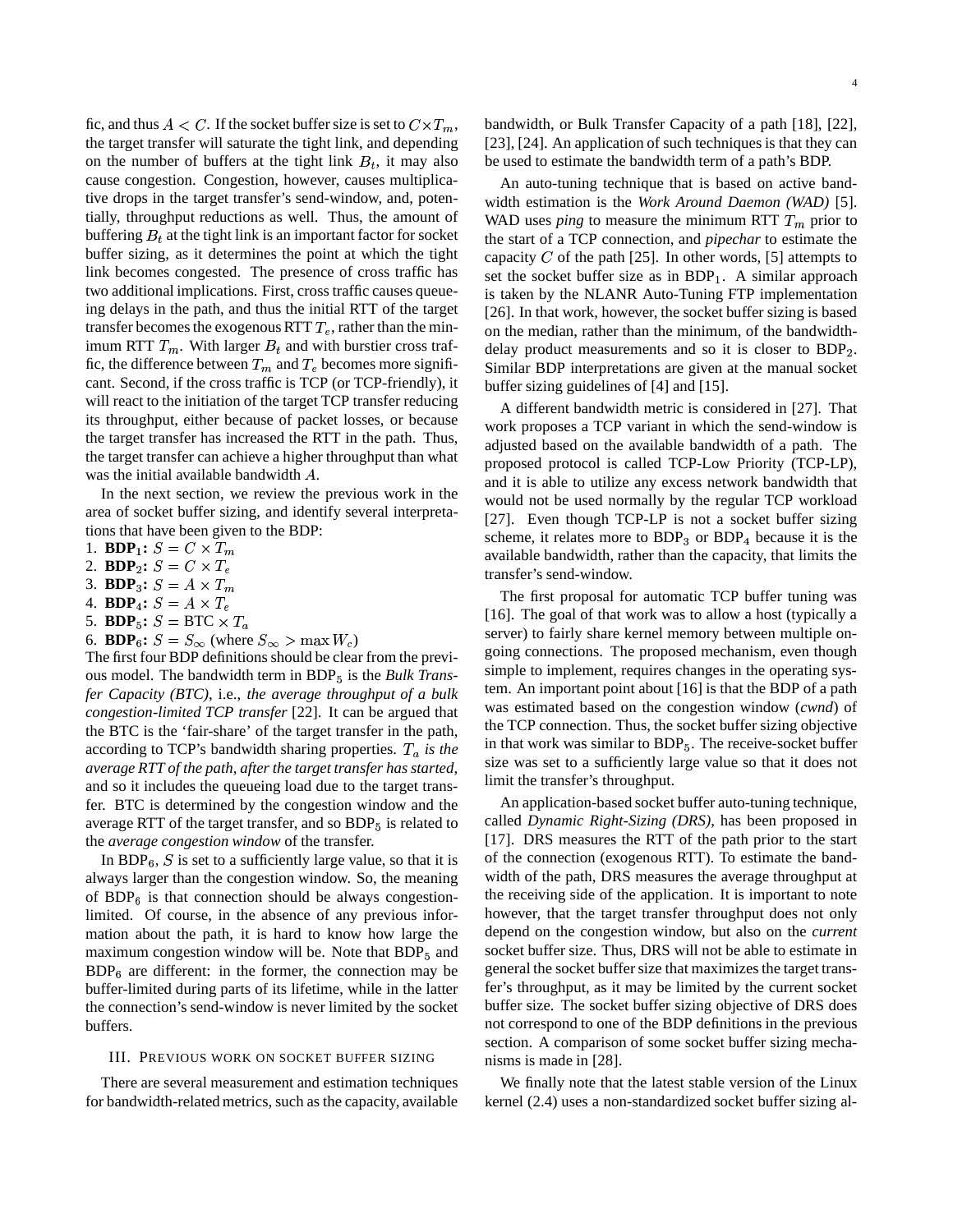gorithm. In particular, even if the application has specified a large receive-socket buffer size (using the *setsockopt* system call), the TCP receiver advertizes a small receive-window that increases gradually with every ACKed segment. It also appears that Linux 2.4 adjusts the send-socket buffer size dynamically, based on the available system memory and the transfer's send-socket buffer backlog.

## IV. UNDER-BUFFERED AND OVER-BUFFERED PATHS

Let us first examine the effect of network buffering on the throughput of a bulk TCP transfer, in the simple case of *a path that does not carry cross traffic*. Consider the model of  $\S$ II. What is the average throughput  $R(S)$  of a bulk TCP transfer, as a function of the socket buffer size  $S$ , the path capacity C, the minimum RTT  $T_m$ , and the tight link buffer size  $B_t$ ? The following result, proven in Appendix-1, shows that we need to consider two cases, depending on the network buffering  $B_t$ .

If  $B_t$  is less than BDP<sub>1</sub>, i.e., if  $B_t < CT_m$ ,

$$
R(S) = \begin{cases} \frac{S}{T_m} & \text{if } S \leq C T_m & \text{of the t} \\ C & \text{if } C T_m < S \leq \text{face but} \\ C T_m + B_t & \text{traffic,} \\ \frac{3C}{4} \frac{(B_t + C T_m)^2}{(B_t + C T_m)^2 - B_t C T_m} < C & \text{if } S > C T_m + B_t & \text{provide} \\ \text{order in the t} & \text{for } C \leq C \end{cases}
$$

When S is less than  $C \times T_m$ , the connection is bufferlimited and it does not saturate the path. As  $S$  increases, the throughput  $R(S)$  increases linearly until S becomes large enough  $(CT_m)$  to saturate the path. If S is sufficiently large to saturate the path, but without causing congestion, i.e.,  $CT_m < S \leq CT_m + B_t$ , the transfer achieves its Maximum Feasible Throughput  $R$ , that is equal to the capacity  $C$ . For a larger socket buffer size ( $S > CT_m + B_t$ ), the transfer causes packet losses at the tight link, and it becomes congestionlimited. Its throughput then depends on the amount of network buffering  $B_t$ . If  $B_t < CT_m$ , the transfer cannot saturate the path when  $S > CT_m + B_t$  because the 'sawtooth' variations of the congestion window also cause throughput reductions. In other words, the transfer's backlog at the tight link is not enough to absorb the loss-induced reduction of the transfer's send-rate. When  $B_t < CT_m$ , we say that *the path is under-buffered for the target TCP transfer*. The resulting throughput  $R(S)$  depends on the number of dropped packets each time the tight link buffer overflows; the expression in (4) assumes *single packet losses*. In the extreme case that  $B_t \approx 0$ , the target transfer can only achieve 75% utilization of the tight link.

On the other hand, if  $B_t \geq CT_m$  the target transfer can saturate the path even if  $S > CT_m + B_t$ , assuming again single packet losses:

$$
R(S) = \begin{cases} \frac{S}{T_m} & \text{if } S \leq CT_m \\ C & \text{if } S > CT_m \end{cases}
$$
 (5)

The important difference in this case is that losses, and the subsequent send-window reductions, do not decrease the transfer's throughput. This is because the transfer's backlog at the tight link is sufficiently large to keep that link saturated while the send-rate is less than C. When  $B_t > CT_m$ , we say that *the path is over-buffered for the target transfer*.

Note that whether the path is under-buffered or overbuffered depends on the target transfer's RTT  $T_0$ . If the network operator provisions the network buffer size as  $B_t$  =  $C \times T_0$  based on the RTT  $T_0$ , the path will be under-buffered for connections with larger RTT, and over-buffered for connections with smaller RTTs.

 $\frac{1}{2}$  router interfaces. Large amounts of network buffering, how-The previous result also shows why TCP often performs inefficiently in high bandwidth-delay product paths. Such paths require significant amounts of network buffering at each router/switch interface that may become the tight link of the transfer. The required buffering is at least  $C \times T_0$  in terms of bytes, or at least  $T_0$  in terms of seconds. If the interface buffers are dimensioned based on open-loop (non-TCP) traffic, such as in [29], the path can be significantly underbuffered for most TCP traffic. For this reason, some network providersinstall hundreds of msec worth of buffering in their ever, can also cause large queueing delays and jitter, affecting the performance of real-time and streaming applications.

> Sometimes applications set their socket buffer size to the largest possible value that the operating system allows, in an attempt to maximize the resulting throughput. In that case, however, the transfer may become congestion-limited. Then, if the path is under-buffered for that transfer, the latter will not manage to saturate the path. Even if the path is overbuffered, the target transfer may not be able to get its Maximum Feasible Throughput when it loses several packets at a congestion event.<sup>2</sup>

> Equations (4) and (5), however, show an important and positive point that we should focus on: *a TCP transfer can achieve its Maximum Feasible Throughput independent of the network buffering*  $B_t$ , *as long as the socket buffer size is limited in the range*  $CT_m < S \leq CT_m + B_t$ . That range results in path saturation, but without congestion. To operate at that 'sweet spot', the socket buffer size  $S$  must be chosen based on the bandwidth and RTT characteristics of the path, rather than to be blindly set to its maximum possible value.

> To illustrate this point, Figure 1 shows the goodput of two successive 1-gigabyte transfer from host bwest.cc.gt.atl.ga.us to host nyu.ron.lcs.mit.edu. The BDP

 ${}^{2}$ Bursty losses are quite common in Drop-Tail buffers [30].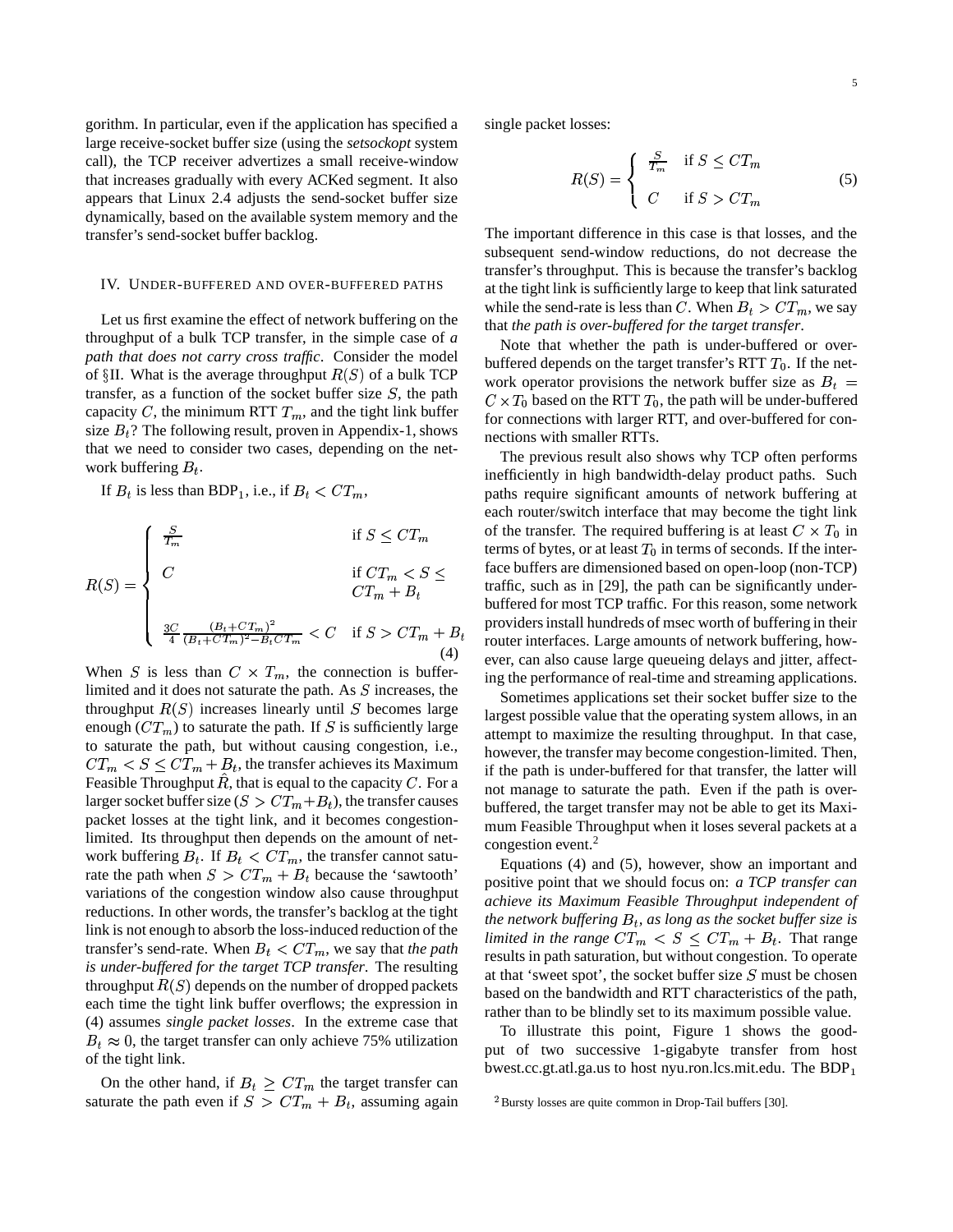

Fig. 1. Throughput of 1-gigabyte transfer with two socket buffer sizes.

of this path is  $436KB^3$ , with a layer-2 capacity of 100Mbps. In the top transfer of Figure 1, the receive-socket buffer size (which is smaller than the send-socket buffer size) is 470KB. With this value of  $S$ , the transfer does not experience any packet losses, and its goodput is about 91.3Mbps, close to the capacity of this path. On the other hand, in the bottom transfer of Figure 1, the receive-socket buffer size is set to 950KB, and the transfer receives an average goodput of only 61.7Mbps. The reason is that with the larger socket buffer size, the transfer overloads the network buffers, causing (bursty) packet losses, and subsequent large window reductions. This experiment illustrates that a limited socket buffer size can improve the throughput of a TCP transfer, when it is large enough to saturate the path, but not so large that it would cause congestion.

## V. MFT AT A NON-CONGESTED PATH

In this section, we consider *a path that is not congested (i.e., no packet losses at tight link) prior to the target TCP transfer*. Our objective is to examine the relation between the throughput  $R(S)$  of the target transfer and its socket buffer size  $S$ , and to identify the Maximum Feasible Throughput for different types of cross traffic.

This throughput of the target transfer depends on the *congestion responsiveness* of cross traffic, i.e., the way in which the throughput of cross traffic flows is reduced after the start of the target transfer. We consider three types of cross traffic in a non-congested path:

1. Rate-controlled UDP sources with constant average rate.

- 2. Buffer-limited persistent TCP transfers ('elephants').
- 3. Size-limited short TCP transfers ('mice').

As will be shown next, the previous traffic types are fundamentally different in terms of their congestion responsiveness. Even though we do not claim that these are the only

<sup>3</sup>Throughout the paper, KB means 1000 bytes.

types of cross traffic, they represent three distinct and major points in the congestion responsiveness space.



Fig. 2. Simple simulation topology.

The following results are illustrated with NS simulations. The simulated network is shown in Figure  $2<sup>4</sup>$ . All data packets are 1000 bytes long. The structural path characteristics are  $C = 50$ Mbps,  $T_m = 100$ msec, and so  $CT_m = 625,000$  bytes or 625 data packets. For each cross traffic type, we simulate three tight link buffer sizes  $B_t$ :  $\frac{1}{2}CT_m$ =313 packets (under-buffered),  $CT_m=625$  packets, (well-buffered), and  $2CT_m=1250$  packets (over-buffered). Depending on the type of cross traffic that we consider next, some of the sources shown in Figure 2 are turned off. The reverse path carries the same cross traffic as the forward path.

## *A. Cross traffic with constant average rate*

Suppose that the tight link of the path carries only ratecontrolled cross traffic, with constant average rate  $R_c < C_t$ . This type of cross traffic will not adapt its send-rate after the target TCP transfer starts, independent of any losses or queueing delays in the path. For this reason, we also refer to it as *congestion unresponsive*. The dynamic characteristics of the path, prior to the target transfer, need to include the additional load, average queueing delay, and buffer occupancy that the cross traffic causes in the tight link of the

<sup>4</sup>We use this simplistic topology here to isolate the cross traffic type from more complex effects that can appear in a multihop topology. A more complex network is simulated in §VII.



Fig. 3. Cross traffic: rate-controlled UDP (constant average rate).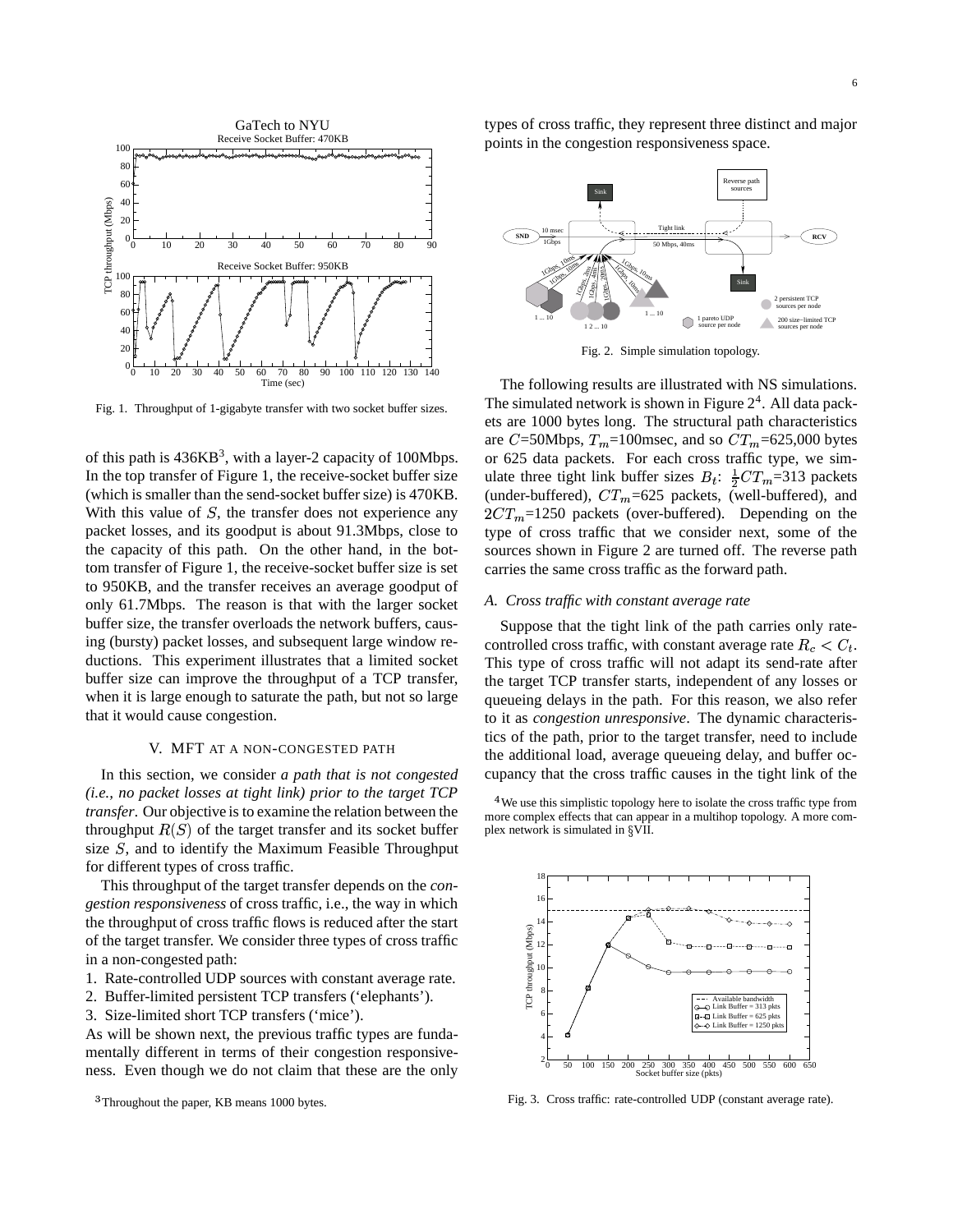path. Specifically, the available bandwidth is  $A = C - R_c$ , the average exogenous RTT is  $T_e \geq T_m$ , and the average available buffer space at the tight link is  $B_t \leq B_t$ .

As a first-order approximation, we assume a fluid model for both the cross traffic and the target transfer. Under this assumption, the dynamic characteristics of the path become constant. Following the same derivations as in Appendix-1, the throughput of the target transfer would be then given by Equations (4) and (5), replacing C by A,  $T_m$  by  $T_e$ , and  $B_t$ by  $B_t$ . So, the path would be over-buffered if  $B_t \geq AT_e$ , and in that case the target transfer throughput would be  $R(S) =$  $S/T_e$  if  $S \leq AT_e$ , and  $R(S) = A$  if  $S > AT_e$ . If the path is under-buffered (i.e.,  $B_t < AT_e$ ), the throughput will drop to  $\frac{3A}{4}(\dot{B}_t + AT_e)^2/[(\dot{B}_t + AT_e)^2 - \dot{B}_t AT_e]$  when  $S > AT_e +$  $B_t.$  So, when the cross traffic has a constant average rate  $R_c,$ the MFT of the target transfer is the available bandwidth  $A$ , i.e.,  $R = A = C - R_c$ . Also, the optimal socket buffer size  $\hat{S}$  would be any value in  $[AT_e, AT_e + B_t]$ .

Because of traffic burstiness however, a backlog will be created at the tight link even when  $S < AT_e$ , and packet losses can occur even when  $S < AT_e + \tilde{B}_t$ . As the network buffering  $B_t$  decreases, the deviations between the fluid traffic model and bursty traffic would be larger. So, the MFT in practice can be less than  $A$ , especially in paths with inadequate network buffering. For the same reason, the optimal socket buffer size in practice would be closer to  $\ddot{S} = AT_e$ (empty buffer) rather than to  $AT_e + \tilde{B}_t$  (full buffer).

Figure 3 shows the target transfer throughput  $R(S)$ , for will three network buffering levels, as a function of the socket buffer size  $S$ . The cross traffic is generated from 10 sources with Pareto distributed packet interarrivals (scale parameter  $\alpha$ =1.5). The tight link utilization is 70% initially  $(A=15Mbps)$ , and the exogenous RTT is 102ms. According to the previous model, the optimal socket buffer size would be  $S = AT_e=191$  pkts. When  $B_t=1250$  pkts, we see that the target transfer can saturate the path  $(R=15Mbps,$  $S = 250-350$  pkts). For lower network buffering (625 pkts and 313pkts), the target transfer has a lower MFT (14.5Mbps and 12Mbps), and a smaller optimal socket buffer size (250pkts and 150pkts) because the tight link buffers overflow before that link is saturated.

In summary, when the cross traffic consists of congestion unresponsive flows with constant average rate, the MFT of the target TCP transfer can be up to the initial available bandwidth  $A$ .

#### *B. Buffer-limited TCP transfers*

Suppose that the crosstraffic is generated from a persistent and buffer-limited TCP transfer with maximum window  $W_{ct}$  times and RTT  $T_{ct}$ . Since the transfer is buffer-limited, it does not create congestion in the path, and its throughput is  $R_{ct}$  =  $W_{ct}/T_{ct} \leq C$ .

In the following derivations, we assume again a fluid traf-



Fig. 4. Cross traffic: buffer-limited persistent TCP transfers.

fic model. Before the target TCP transfer starts, the available bandwidth in the path is  $A = C - R_{ct} \geq 0$ , the exogenous RTT is  $T_e$ , and the available tight link buffer space is  $B_t \leq B_t$ . If the target transfer's socket buffer size is  $S \leq AT_e$ , it will not saturate the path, and  $R(S) = S/T_e \leq A$ . If however  $AT_e < S \leq R_{max}T_e + B_t$ , where  $R_{max}$  is the maximum target transfer throughput for which there are no packet losses at the tight link (will be derived later), the target transfer will saturate the tight link and it will create a backlog  $Q = S - R(S)T_e$ . The backlog Q will increase the RTT of the cross traffic transfer to  $T'_{ct} = T_{ct} + Q/C$ . The window of that transfer is limited to  $W_{ct}$  however, and so its throughput will be now reduced to

$$
R'_{ct} = \frac{W_{ct}}{T_{ct} + Q/C} = (C - A) \frac{T_{ct}}{T_{ct} + Q/C} < R_{ct} \quad (6)
$$

Thus, the target transfer's throughput will be

$$
R(S) = C - R'_{ct} = A \frac{T_{ct} + Q/A}{T_c + Q/C} \ge A \tag{7}
$$

which means that the target transfer received some of the bandwidth that was previously utilized by the cross traffic transfer. The MFT of the target transfer is achieved when the latter fills up the available buffer at the tight link, but without causing packet losses,

$$
\hat{R} = A \frac{T_{ct} + \dot{B}_t/A}{T_{ct} + \ddot{B}_t/C} \le A \frac{T_{ct} + B/A}{T_{ct} + B/C}
$$
\n(8)

and so the optimal socket buffer size is  $S = RT_e + B_t$ . Also note that the *maximum lossless throughput* of the target transfer  $R_{max}$  is equal to the MFT.

 $c_t$  = erated from 20 TCP Reno sources. The average RTT of Figure 4 shows the target transfer throughput  $R(S)$ , for three network buffering levels, as a function of the socket buffer size. The buffer-limited persistent transfers are genthe cross-traffic transfers is 100msec, and their maximum window size is 22 packets so that they create a tight link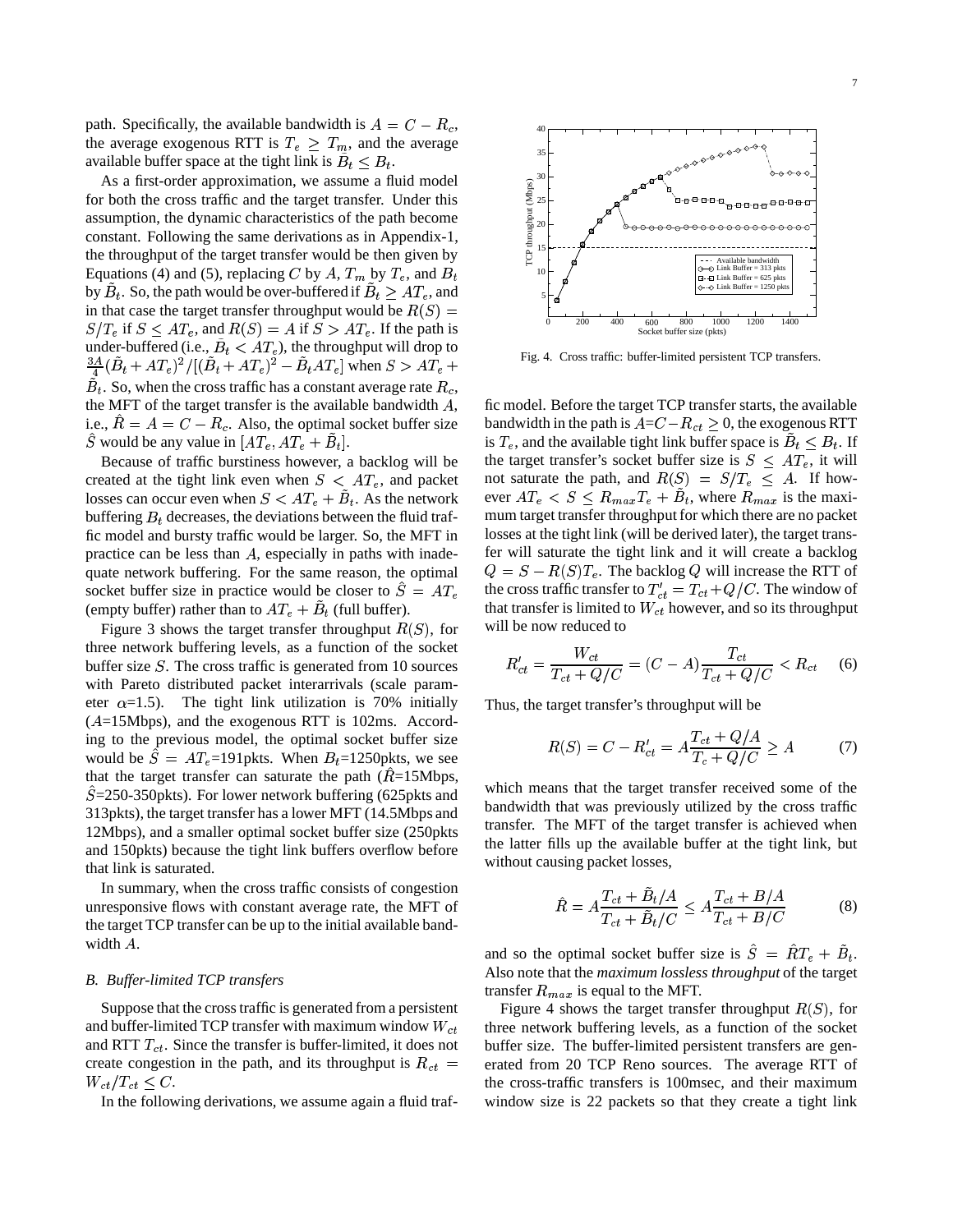

Fig. 5. Cross traffic: size-limited short TCP transfers.

utilization of 70% ( $A=15Mbps$ ). The measured MFTs are: 24Mbps ( $B_t$ =313pkts), 29Mbps ( $B_t$ =625pkts), and 36Mbps  $(B_t=1250$  pkts). The corresponding MFTs from Equation (8) are 27Mbps, 32Mbps, and 38Mbps. As in  $\S$ V-A, the model overestimates the MFT and the optimal socket buffer size, because it assumes that losses occur only when the tight link is saturated and the average available buffer space is zero.

In summary, when the cross traffic consists of bufferlimited persistent TCP connections, the MFT of the target TCP transfer is larger than the initial available bandwidth  $A$ , and it corresponds to the maximum socket buffer size that does not cause packet losses at the tight link.

## *C. Size-limited TCP transfers*

Suppose that the cross traffic is an aggregation of many short TCP transfers ('mice'). Each mouse is a TCP connection, and so it reacts to packet losses by a reduction of its congestion window, and possibly by a timeout. Also, each mouse is window-controlled, which means that RTT increases, due to queueing delays, will also decrease its throughput. These are similar congestion responsiveness characteristics as with buffer-limited TCP transfers ('elephants').

An aggregate of many mice, however, has the additional characteristic that new transfers enter the network constantly over time. The new transfers operate in slow-start, rather than in congestion avoidance, meaning that their window increases exponentially rather than linearly. Also, when congestion occurs, the number of active connections in the network increases because it takes longer for the previously active connections to complete. How would an aggregate of many mice share its utilized bandwidth with the target TCP transfer? This question is hard to model mathematically,<sup>5</sup> and so we limit the analysis of this cross traffic type to simulation results.

Figure 5 shows the target transfer throughput  $R(S)$ , for  $110W$ three network buffering levels, as a function of the socket

buffer size. The mice are generated from 2000 TCP Reno sources (200 at each of 10 nodes) that transfer 10-15 data packets, and then they 'sleep' for a time interval  $I$  before starting a new TCP connection.  $I$  is uniformly distributed between 4.25 to 4.75 seconds here to achieve a 70% utilization at the tight link  $(A=15Mbps)$ .

Note that the throughput function  $R(S)$  is similar, in shape, with the corresponding function of buffer-limited cross traffic in Figure 4:

1)  $R(S)$  increases linearly with S up to A, until the target transfer saturates the path (if the path is adequately buffered), 2) then,  $R(S)$  increases sublinearly with S up to the MFT R, as the target transfer accumulates backlog at the tight link, increasing the mice's RTT and decreasing their throughput, 3) finally, the target transfer causes packet losses at the tight link, becomes congestion-limited, and its throughput drops to the BTC.

A major difference between mice and elephants, however, is that the MFT with the former cross traffic type is much lower: 14.5Mbps ( $B_t$ =313pkts), 16Mbps ( $B_t$ =625pkts), and 19.5Mbps ( $B_t$ =1250pkts); the corresponding MFT values for elephants were 24Mbps, 29Mbps, and 36Mbps. The MFTs with mice cross traffic are close to the available bandwidth  $(A=15Mbps)$ , which is generally the case with congestion unresponsive cross traffic. Actually, in the extreme case where the size of each mouse is only a single packet, the aggregate of many mice entering the network with a constant arrival rate would be strictly congestion unresponsive.

In summary, size-limited TCP transfers behave, in terms of their congestion responsiveness, somewhere between buffer-limited persistent TCP transfers and rate-controlled UDP flows: they react individually to losses and increased RTTs, but as an aggregate they do not share much of the bandwidth that they already possess. The MFT with sizelimited TCP cross traffic results (as in the case of bufferlimited TCP cross traffic) from the maximum socket buffer size that does not cause packet losses at the tight link.

## VI. MFT AT A CONGESTED PATH

In this section, we consider *a path that is congested (i.e., packet losses occur at the tight link) prior to the target TCP transfer*. As in  $\frac{6}{3}V$ , we examine the relation between the throughput  $R(S)$  of the target transfer and its socket buffer size  $S$ , and identify the Maximum Feasible Throughput for different types of cross traffic.

The key point in the case of a congested path is that the target transfer can experience packet losses caused by cross traffic. This is a consequence of Drop-Tail buffering: dropped packets belong to any flow, rather than only to the flows that cause congestion. So, the target transfer can become congestion-limited not due to its own send-window, but because other flows overload the tight link of the path. A limited socket buffer in this case can only reduce the target

<sup>&</sup>lt;sup>5</sup>See [31] for some relevant analytical results however.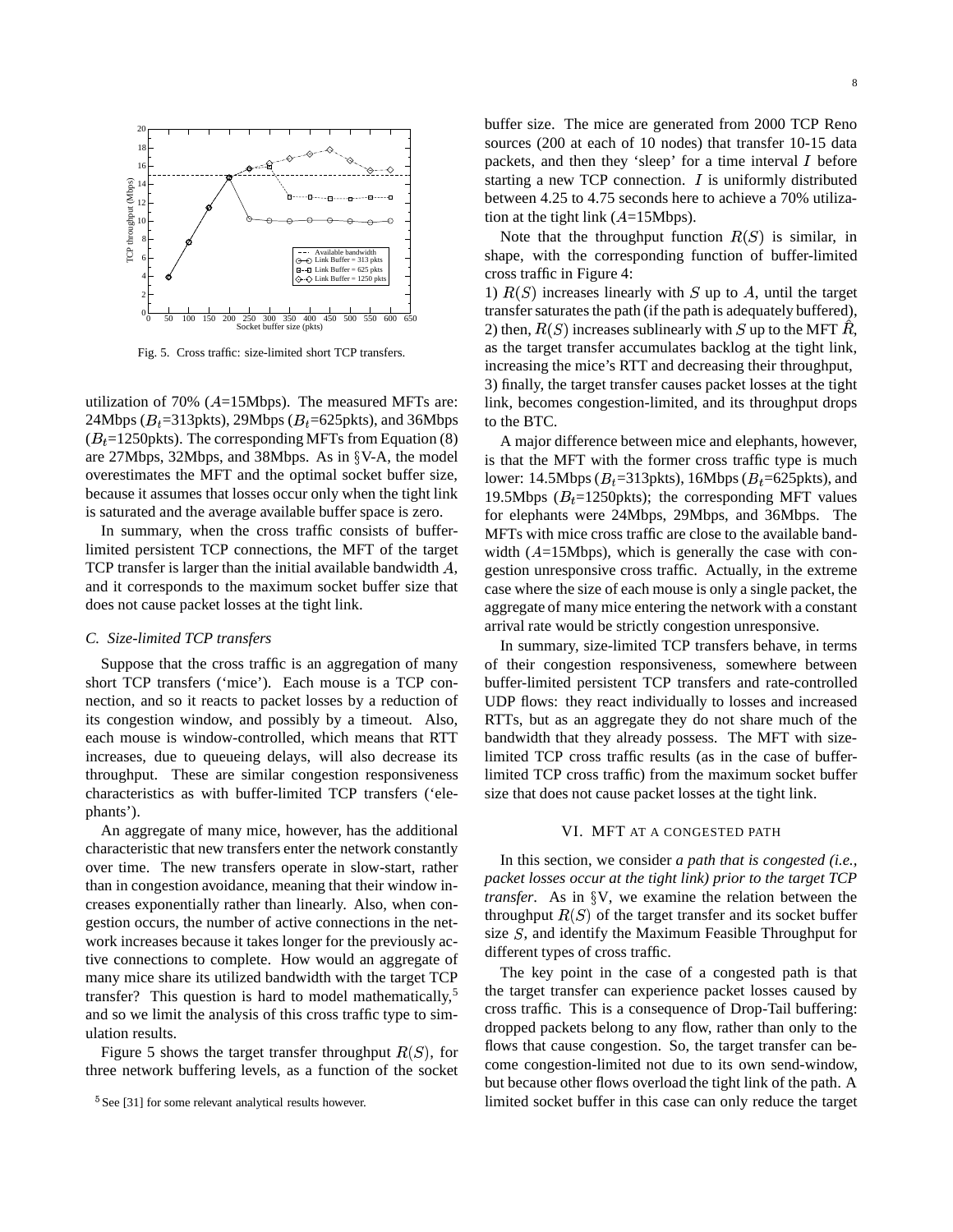

Fig. 6. Cross traffic: congestion-limited persistent TCP transfers.

transfer's throughput. Thus, to maximize the target transfer's throughput, the socket buffer size  $S$  should be sufficiently large so that the transfer is congestion-limited. Note that this corresponds to  $BDP<sub>6</sub>$  of  $\S II$ .

The previous intuitive reasoning can be explained analytically using a result of [32]. Equation (32) of that reference states that the average throughput of a TCP transfer in a congested path with loss rate  $p$  and average RTT  $T$  is

$$
R(S) \approx \min\{\frac{S}{T}, f(T, p)\}\tag{9}
$$

where  $S$  is the transfer's maximum possible window (equivalent to socket buffer size), and  $f(T, p)$  is a function that depends on TCP's congestion avoidance algorithm. Equation (9) shows that, *in a congested path*  $(p > 0)$ , *a limited socket buffer size S can only reduce the target transfer's throughput, never increase it*. So, the optimal socket buffer size in a congested path is  $\hat{S} = S_{\infty}$ , where  $S_{\infty}$  is a sufficiently large value to make the transfer congestion-limited throughout its lifetime, i.e.,  $S_{\infty} > \max W_c$ . Also, the MFT in a congested path is the Bulk Transfer Capacity ( $R = BTC$ ) of the target transfer. The BTC can be also predicted from the analytical model of [32] (Equation 20), given the average RTT and loss rate of the target transfer with each tight link buffer size.

The following paragraphs show simulation results for the target transfer throughput  $R(S)$ , as a function of the socket buffer size, in a congested path for two different cross traffic types. The simulation topology and parameters are as in  $\S V$ , with the difference that the cross traffic saturates the path  $(A \approx 0)$ , causing packet drops at the tight link, prior to the target transfer. We do not show results for congestion unresponsive traffic, because in that case  $R(S) \approx 0$  independent of the socket buffer size.

#### *A. Congestion-limited persistent TCP transfers*

Figure 6 shows the target transfer throughput  $R(S)$ , for buff three network buffering levels, as a function of the socket buffer size. The congestion-limited persistent transfers are generated from 20 TCP Reno sources. The average RTT of



Fig. 7. Cross traffic: size-limited short TCP transfers.

the cross-traffic transfers is 100msec, and their maximum window size is set to a sufficiently large value so that any of them can make the path congested. Prior to the target transfer, the available bandwidth is  $A \approx 0$ , while the loss rate and average RTT after the target transfer starts is 0.08%-118ms ( $B_t$ =313pkts), 0.05%-148ms ( $B_t$ =625pkts), and 0.03%-215ms ( $B_t$ =1250pkts).

Note the difference between the function  $R(S)$  in Figures 4 and 6. In both cases the cross traffic is 20 persistent TCP transfers. In the non-congested path (Figure 4), the cross traffic transfers are buffer-limited, and the target transfer optimizes its throughput with the maximum socket buffer size that does not cause congestion. In that case, limiting the socket buffer size to avoid packet losses increases the target transfer throughput. In a congested path (Figure 6), the cross traffic transfers are congestion-limited. The key observation here is that the target transfer's throughput is optimized when the socket buffer size is sufficiently large to make the transfer congestion-limited. This is the case in these simulation results when the socket buffer size is larger than 100pkts. The MFT is approximately 2.4Mbps, which corresponds to the BTC of the target transfer for the previous values of the RTT and the loss rate.

Note that when the target transfer is buffer limited ( $S$  < 100pkts), its throughput is lower for higher values of  $B_t$ . This is because a larger  $B_t$  allows the cross traffic transfers to introduce more backlog at the tight link, and thus to increase the path's RTT. So, since the target transfer is buffer-limited, its throughput decreases as  $B_t$  increases. This is the same effect as in  $\S$ V-B, but with the role of the buffer-limited cross traffic played by the target transfer.

## *B. Size-limited short TCP transfers*

Figure 7 shows the target transfer throughput  $R(S)$ , for three network buffering levels, as a function of the socket buffer size. The mice are again generated from 2000 TCP Reno sources that transfer 10-15 data packets, and then 'sleep' for a time interval before starting a new TCP connection.  $I$  varies uniformly between 2 to 2.75 sec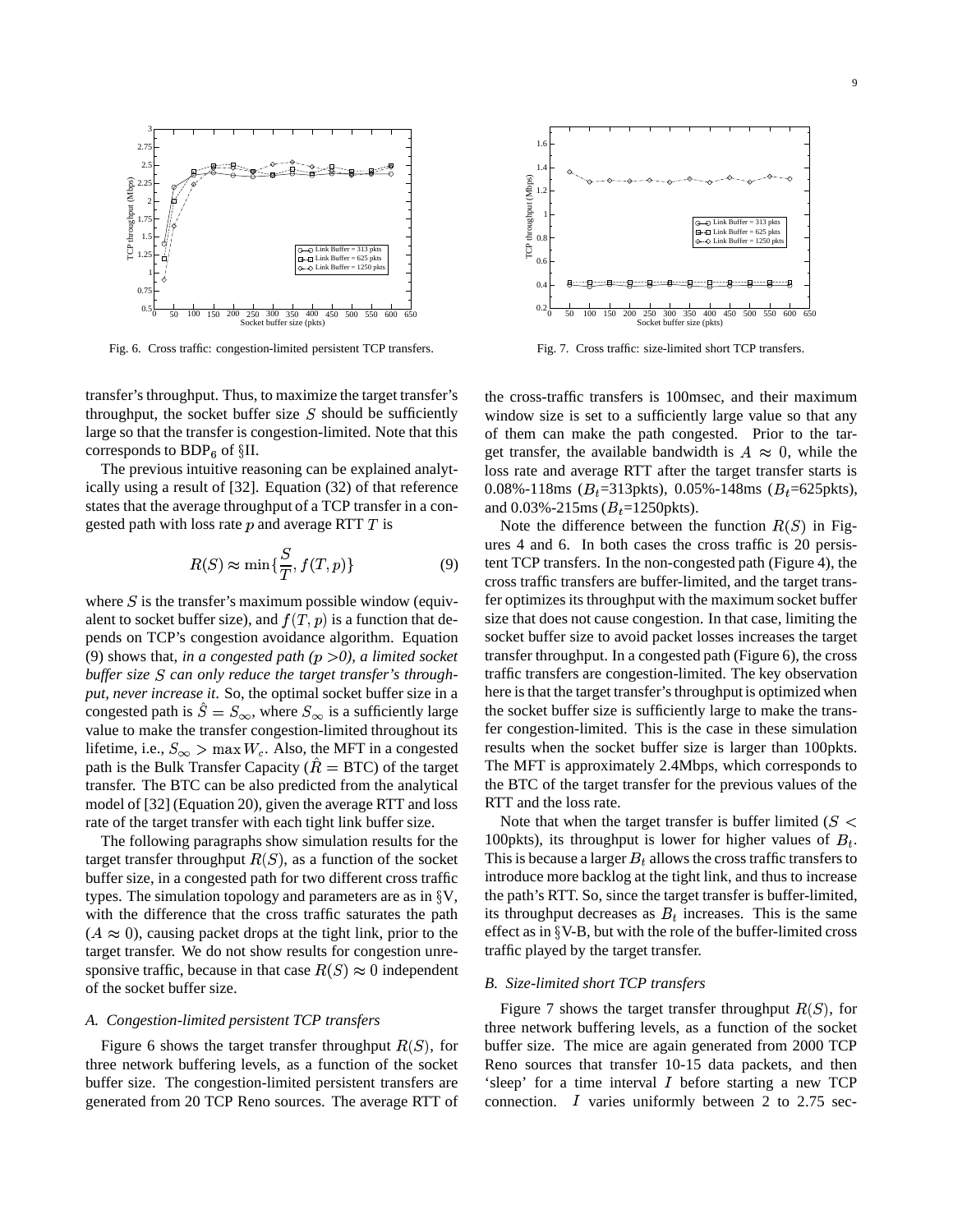onds to saturate the tight link of the path  $(A \approx 0)$ . The loss rate and average RTT after the target transfer starts is 1.5%-122ms ( $B_t$ =313pkts), 0.85%-148ms ( $B_t$ =625pkts), and 0.06%-193ms  $(B_t=1250$ pkts).

As in the case of congested-limited persistent TCP transfers, the target transfer optimizes its throughput when it is congested-limited. This is the case in these simulation results for practically any socket buffer size. An interesting difference with Figure 6, however, is that the MFT here is quite lower. The reason is that the aggregation of many short transfers causes a significantly higher loss rate than a few persistent transfers. This is another illustration of the fact that TCP mice are much less congestion responsive than TCP elephants.

### VII. SOCKET BUFFER AUTO-SIZING (SOBAS)

In this section we describe SOBAS, an application-layer mechanism that automatically adjusts the socket buffer size of a TCP transfer. SOBAS' objective is to obtain a throughput that is close to the transfer's Maximum Feasible Throughput. There are two key points about SOBAS. First, it does not require changes at the TCP protocol or its implementation, and so, in principle at least, it can be integrated with any TCP-based bulk transfer application. Second, it does not require prior knowledge of the structural or dynamic network path characteristics (such as capacity, available bandwidth, or BTC).

We next state SOBAS' scope and some important underlying assumptions. First, SOBAS is appropriate for persistent (bulk) TCP transfers. Its use would probably not improve the throughput of short transfers that terminate before leaving slow-start. Second, we assume that the TCP implementation at both end-hosts supports window scaling, as specified in [33]. This is the case with most operating systems today [15]. Third, we assume that an application can dynamically change its send and receive socket buffer size during the corresponding TCP transfer, increasing or decreasing it<sup>6</sup>. This is the case in FreeBSD, NetBSD, and Solaris, while Linux 2.4 uses a non-standardized receive-socket buffer tuning algorithm that does not grant the application requests [5]. We are not aware of how other operating systems react to dynamic changes of the socket buffer size. Fourth, we assume that the maximum socket buffer size at both the sender and receiver, normally configured by the system administrator based on the available system memory, is set to a sufficiently large value so that it never limits a connection's throughput. Even though this is not always the case, it is relatively simple to change this parameter in most operating systems [15]. Finally, we assume that the network links use Drop-



Fig. 8. Receive-throughput using SOBAS for two tight link buffer sizes.

Tail buffers, rather than RED-like active queues. This is also widely the case.

## *A. Description of SOBAS*

The SOBAS receiving-end sends an 'out-of-band' periodic stream of UDP packets to the sending-end. These packets are ACKed by the sender, also with UDP packets. The out-of-band packets, referred to as *periodic probes*, serve two purposes. First, they allow the SOBAS receiver to maintain a running-average of the path's RTT. Second, the receiver can infer whether the forward path is congested, measuring the loss rate of the periodic probes in the forward path. In the current prototype, the size of the periodic probes is 100 bytes, and they are sent with a period of 20ms (overhead rate: 40kbps).

In the case of a non-congested path (see  $\S V$ ), the target transfer reaches its Maximum Feasible Throughput with the largest socket buffer that does not cause packet losses. To detect that point, SOBAS needs to also monitor the goodput at the receiving-end. Specifically, SOBAS measures the transfer's *receive-throughput*  $R_r$  at the application-layer, counting the amount of bytes received in every second. SOBAS also knows the initial socket buffer size  $S$  at both the sender and the receiver, as well as the running average of the RTT T, and so it can check whether the receive-throughput  $R_r$  is limited by the socket buffer size (i.e.,  $R_r \approx S/T$ ), or by the congestion window (i.e.,  $R_r < S/T$ ).

Upon connection establishment, SOBAS sets the send and receive socket buffers to their maximum possible value. So, initially the connection should be congestion-limited, unless if one of the end-hosts does not have enough memory, or if the maximum socket buffer size is too low.

Suppose now that the path is non-congested. The receivethroughput will keep increasing, as the congestion window increases, until it reaches the Maximum Feasible Throughput. We refer to that point as *rate saturation*. At rate sat-

 $6$ If an application requests a send-socket buffer decrease, the TCP sender should stop receiving data from the application until its send-window has been decreased to the requested size, rather than dropping data that are already in the send-socket (see  $[34]$   $§4.2.2.16$ ). Similarly, in the case of a decrease of the receive-socket buffer size, no data should be dropped.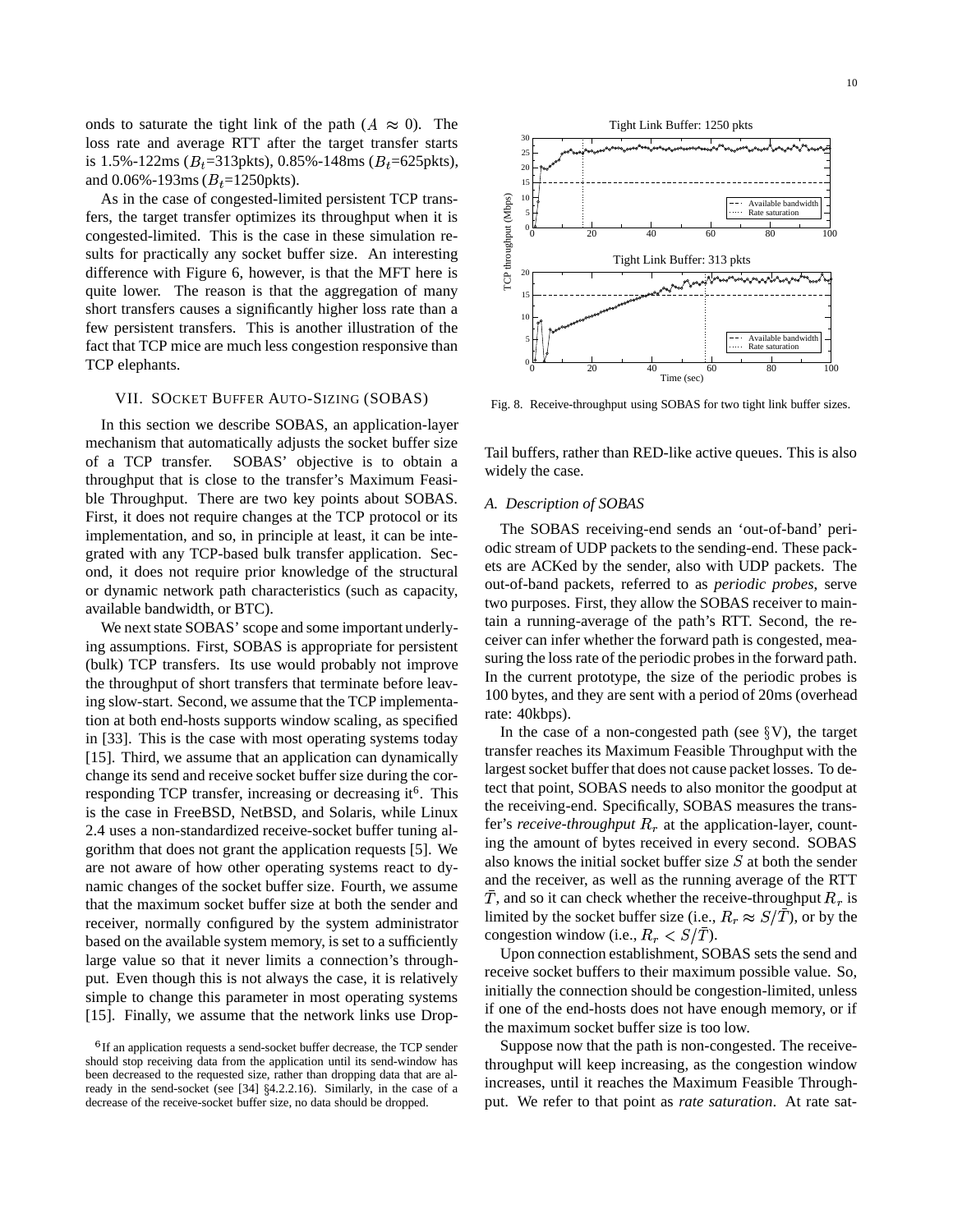

Fig. 9. Multi-hop simulation topology.

uration the receive-throughput 'flattens out', and any further congestion window increases cause queueing at the tight link buffers. The duration of the queue-building period depends on the tight link buffer size, and on whether the TCP sender increases the congestion window multiplicatively (slow-start) or additively (congestion avoidance). If the congestion window is allowed to increase past rate saturation, the tight link buffers will overflow, causing congestion, window reductions, and possibly throughput reductions. SOBAS attempts to avoid exactly that, by limiting the receive-socket buffer size when it detects rate saturation.

The procedure for detecting and reacting to rate saturation is as follows. SOBAS calculates the slope of the last five receive-throughput measurements. A 'rate saturation' event is detected when that slope is approximately zero. Suppose that the receive-throughput at that point is  $R_{rs}$  and the corresponding RTT is  $T_{rs}$ . SOBAS limits then the receive-socket buffer size to  $S_{rs} = R_{rs} \times T_{rs}$ . The send-socket buffer size can remain at its previous (maximum possible) value, as it is the smaller of the two socket buffers that limits the transfer's throughput.

In the case of a congested path (see  $\S$ VI), the target transfer maximizes its throughput when it is congestion-limited, and so  $S$  should be large enough to not limit the transfer's send-window. SOBAS checks whether the path is congested only when it has detected rate saturation. At that point, it examines whether any of the last 1000 periodic probes have been lost in the forward path. When that is the case, SOBAS infers that the path is congested, and it does not reduce the socket buffer size.

During slow-start, bursty packet losses can occur because the congestion window increases too fast. Such losses are often followed by one or more timeouts. Also, successive losses can cause a significant reduction of the *ssthresh* parameter, slowing down the subsequent increase of the congestion window. This effect has been studied before (see [8], [10] and references therein), and various TCP modifications have been proposed to avoid it.

SOBAS attempts to avoid the massive losses that can occur in slow-start, imposing an initial limit on the receivesocket buffer size. To do so, SOBAS sends five packet trains at the forward path during the first few round-trips of the transfer. The dispersion of those packet trains is measured at the receiver, and an estimate  $\ddot{C}$  of the forward path capacity is quickly made<sup>7</sup>. SOBAS limits the initial socket buffer size to  $\tilde{S} = \tilde{C} \times \tilde{T}$ , where  $\tilde{T}$  is the corresponding RTT estimate at that phase of the transfer. If SOBAS detects that the transfer's window has reached  $S$ , based on the measured RTT and receive-throughput, the socket buffer size is further increased linearly, by two maximum segments per round-trip, until the detection of rate saturation.

Figure 8 shows simulation results for the receivethroughput of a 1-gigabyte SOBAS transfer at an overbuffered and at an under-buffered path. In the top graph, SOBAS manages to avoid the slow-start losses through the initial socket buffer size limit  $S$ . Later, SOBAS detects rate saturation when the receive-throughput reaches 24Mbps, and it stops increasing the socket buffer size. In the bottom graph of Figure 8, on the other hand, the tight link is underbuffered and SOBAS fails to avoid the slow-start losses. After the recovery of those losses, TCP increases the congestion window linearly. When the receive-throughput reaches 17.5Mbps, SOBAS detects rate saturation and it sets the socket buffer size to the corresponding send-window. In both cases, SOBAS manages to avoid losses after it has detected rate saturation.

In the current prototype, SOBAS does not attempt to readjust the socket buffer size after it has already done so once at a previous rate saturation event. This approach is justified assuming that the network path's structural and dynamic characteristics are stationary during the TCP transfer. For very long transfers, or when the underlying path tends to change often, it would be possible to modify SOBAS so that it dynamically adjusts the socket buffer size during the transfer; we plan to pursue this approach in future work.

## *B. Simulation results*

We evaluated SOBAS comparing its throughput with the MFT, as well as with the throughput of the six static socket buffer sizing schemes of  $\S$ II. These comparisons are only meaningful if the underlying network conditions stay the

<sup>&</sup>lt;sup>7</sup> Even though the dispersion of packet trains cannot be used to accurately estimate the capacity or the available bandwidth of a path [35], it does provides a rough estimate of a path's bandwidth.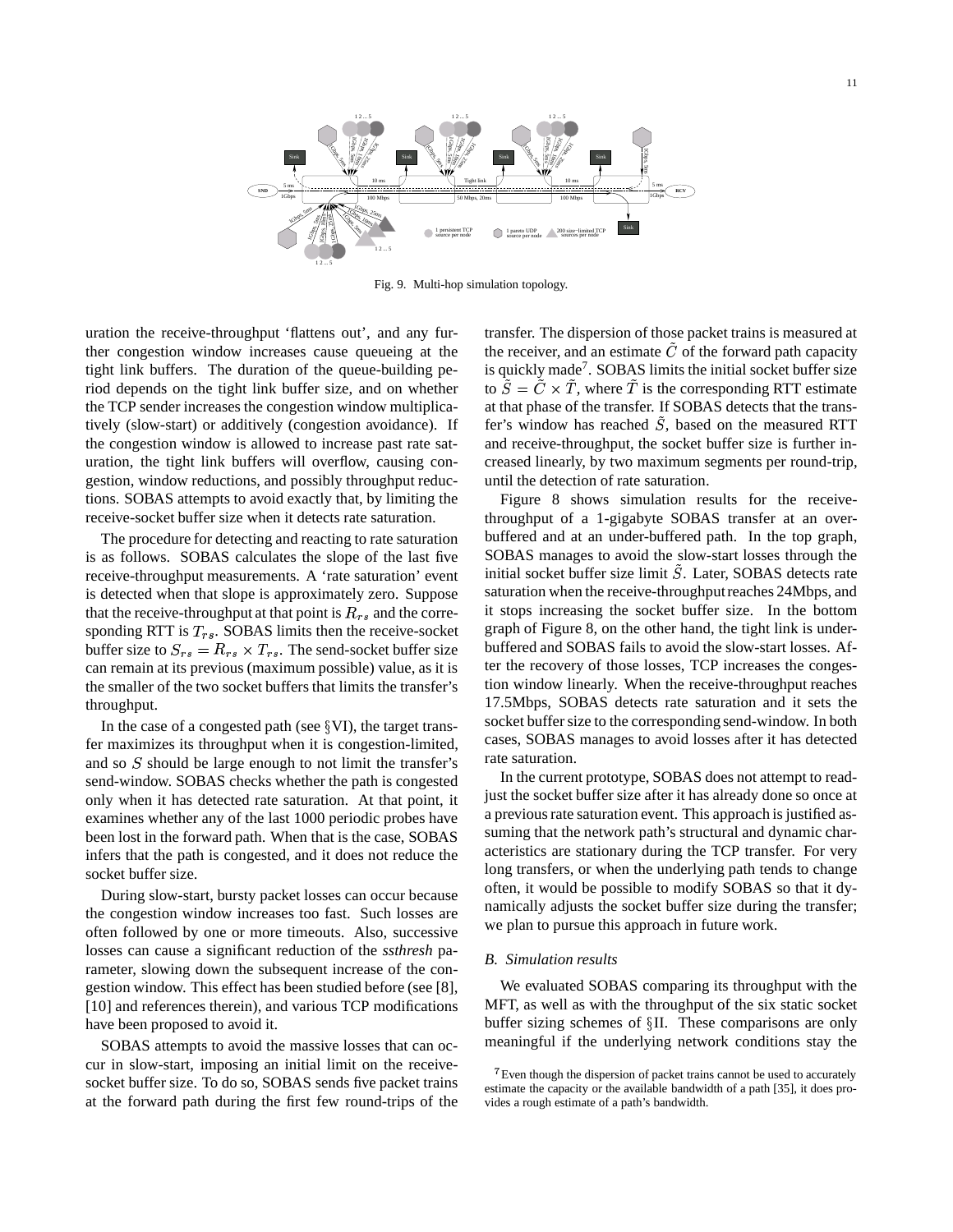same across transfers with different socket buffer sizes. This is only possible with simulations.

Figure 9 shows the multi-hop simulation topology. The target transfer is 1-gigabyte long, and it shares the path with different types of cross traffic. Using the same sources as in V, the cross traffic mix at the tight link, prior to the target transfer, consists of 60% persistent TCP, 30% mice TCP, and 10% Pareto traffic (in bytes). Table I shows the throughput of g v, the cross trainte first at the tight fink, prior to the target<br>transfer, consists of 60% persistent TCP, 30% mice TCP, and<br>10% Pareto traffic (in bytes). Table I shows the throughput of<br>the target transfer for the si and for SOBAS, at three different utilizations, and with three tight link buffer sizes  $B_t$ . The MFT of the target transfer is also shown.

The first important observation is that *the throughput using SOBAS is close to the Maximum Feasible Throughput, typically within 5-10%*. The deviation of SOBAS from the MFT can be larger however (up to 15-20%) in underbuffered paths (see  $B_t = C \times T_m/2$ ). Under-buffered paths create three problems: first, SOBAS is often unable to avoid the massive losses at the end of slow-start, despite the original limit  $\tilde{S}$  of the socket buffer size. Second, under-buffered paths can cause sporadic losses even in moderate loads, especially with bursty traffic. Third, in under-buffered paths, SOBAS is sometimes unable to detect rate saturation before the target transfer experiences packet losses.

A second observation from Table I is that SOBAS provides a higher throughput than the six static socket buffer sizing schemes of  $\S$ II when the path is non-congested (except in one case). In congested paths, the throughput difference between these schemes, including SOBAS, is minor. The key point, however, is not the actual difference between SOBAS and the sizing schemes of II. *What is more important is that those schemes require prior knowledge about the capacity, available bandwidth, BTC, or maximum congestion window in the path, while SOBAS determines an appropriate socket buffer size while the transfer is in progress, without any prior information about the path*. Finally, note that the most 'competitive' static socket buffer sizing schemes are the  $C \times T_m$  $(BDP<sub>1</sub>), C \times T<sub>e</sub>$  (BDP<sub>2</sub>), and  $S > \max W<sub>c</sub>$  (BDP<sub>6</sub>).

## *C. Experimental results*

We have implemented SOBAS as a simple TCP-based bulk transfer application, and experimented with it at several Internet paths in US and Europe. The dynamic characteristics of an Internet path change over time, and so we are not able to compare SOBAS with other socket buffer sizing schemes, or to measure the MFT, under the same network conditions. Instead, we used our prototype implementation to fine-tune SOBAS, test it in different paths, and see whether it performs robustly 'in the field'.

In Figure 10, we show the goodput of three successive 800MB transfers in a path from host  $Y$  to host  $Z$ . The capacity of the path is 100Mbps (layer-2), the exogenous RTT is 37ms, and  $BDP<sub>1</sub>$  is 436KB. The top graph of Figure 10



Fig. 10. Throughput of an 800MB transfer from  $Y$  to  $Z$  with SOBAS, and with two static socket buffer sizes.

shows the goodput of the transfer using SOBAS. SOBAS detects rate saturation five seconds after the start of the transfer, and limits the receive-socket buffer size to 559KB. Its average goodput (application layer) is 92.9Mbps.

The second graph of Figure 10 shows the goodput of the transfer when the socket buffer size is statically set to approximately  $BDP_1$  (450KB). With this socket buffer size the transfer also manages to avoid losses, even though its throughput is slightly less than SOBAS (91.3Mbps). An important point is that this socket buffer selection was based on previous knowledge about the capacity and the RTT of the path. SOBAS, on the other hand, did not need this information.

Finally, the third graph of Figure 10 shows the goodput of the transfer when the socket buffer size is statically set to its maximum allowed value at the receiving host (950KB). This choice represents the popular belief in socket buffer sizing that 'larger is better'. Obviously this is not the case! The transfer experiences several bursty losses, resulting in a fairly low average throughput (59.8Mbps).

## VIII. CONCLUSIONS

This paper considered the problem of TCP socket buffer sizing. We introduced the concept of Maximum Feasible Throughput, as the maximum value of the throughput versus socket buffer size function, and showed that the MFT depends on the amount of network buffering, on the cross traffic type, and on the path's congestion status. We showed that common practices, such as setting the socket buffer size based on a certain definition of the bandwidth-delay product, or simply setting it to a 'big enough' value, often leads to sub-optimal throughput. Finally, we developed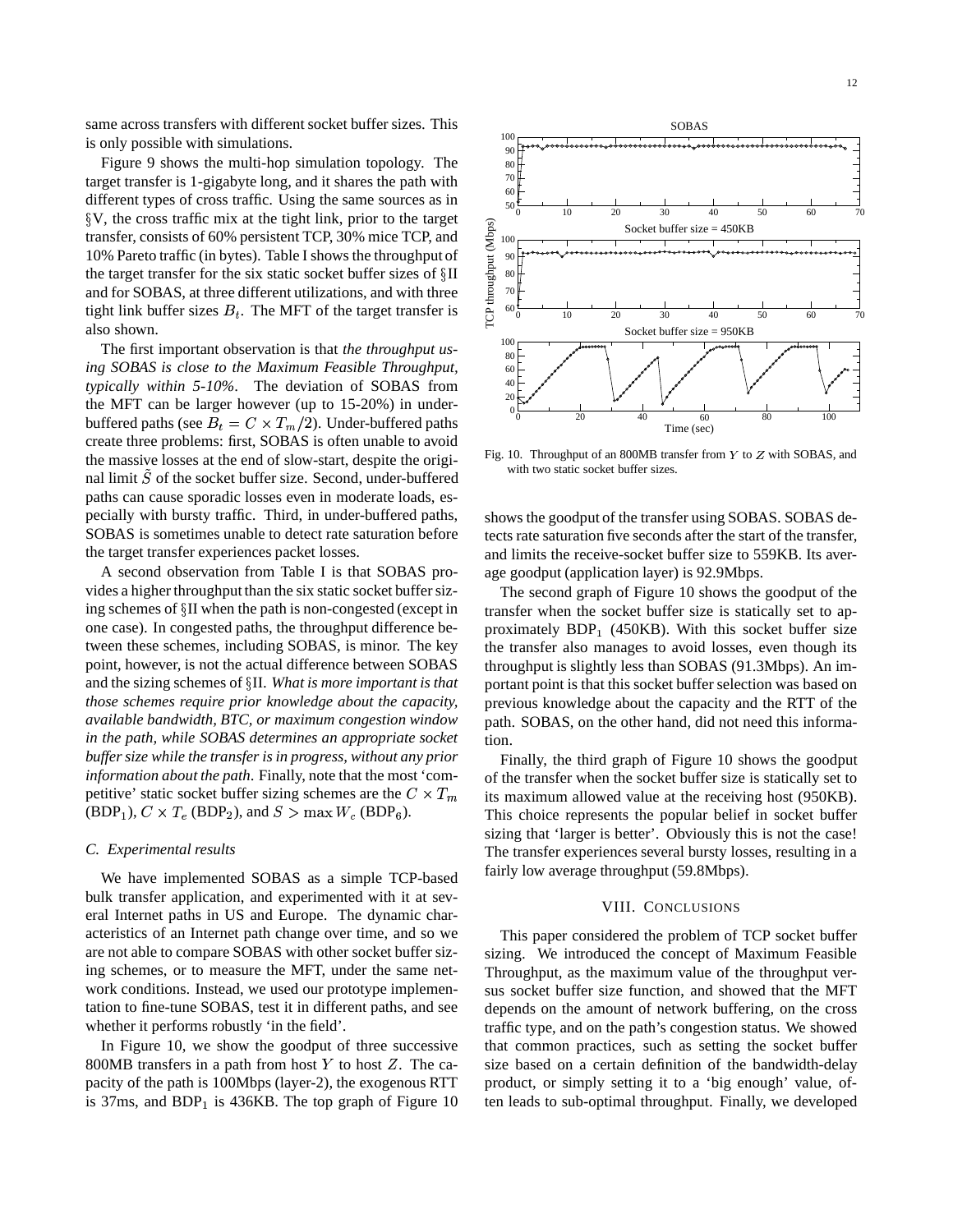|                                                              | $\overline{C \times T_m}$ | $C \times T_e$ | $\overline{A\times T_m}$ | $\mid A \times T_e \mid$ | $BTC \times T_a$ | $S > \max W_c$ | <b>SOBAS</b> | <b>MFT</b> |
|--------------------------------------------------------------|---------------------------|----------------|--------------------------|--------------------------|------------------|----------------|--------------|------------|
| Tight link utilization: $\rho_t = 30\%$ (non-congested path) |                           |                |                          |                          |                  |                |              |            |
| $B_t = C \times T_m/2$                                       | 37.6                      | 37.7           | 29.6                     | 28.9                     | 26.6             | 29.5           | 32.9         | 38.2       |
| $B_t = C \times T_m$                                         | 37.6                      | 37.7           | 29.6                     | 28.9                     | 34.0             | 31.6           | 39.1         | 40.2       |
| $B_t = 2 \times C \times T_m$                                | 37.6                      | 37.7           | 29.6                     | 28.8                     | 37.7             | 37.1           | 39.1         | 41.7       |
| Tight link utilization: $\rho_t$ =70% (non-congested path)   |                           |                |                          |                          |                  |                |              |            |
| $B_t = C \times T_m/2$                                       | 15.5                      | 16.3           | 12.6                     | 12.6                     | 13.5             | 14.8           | 17.7         | 21.5       |
| $B_t = \overline{C \times T_m}$                              | 24.7                      | 23.7           | 12.6                     | 12.6                     | 19.0             | 19.8           | 25.1         | 25.6       |
| $B_t = 2 \times C \times T_m$                                | 25.7                      | 25.9           | 12.6                     | 12.6                     | 24.6             | 25.9           | 27.1         | 29.8       |
| Tight link utilization: $\rho_t = 100\%$ (congested path)    |                           |                |                          |                          |                  |                |              |            |
| $B_t = C \times T_m/2$                                       | 2.2                       | 2.2            | <b>NA</b>                | <b>NA</b>                | 0.9              | 2.1            | 1.9          | 2.1        |
| $\overline{B_t} = C \times T_m$                              | 2.3                       | 2.3            | <b>NA</b>                | <b>NA</b>                | 1.1              | 2.3            | 2.1          | 2.3        |
| $B_t = 2 \times C \times T_m$                                | 2.8                       | 2.7            | <b>NA</b>                | <b>NA</b>                | 1.5              | 2.7            | 2.2          | 2.7        |

TABLE I

an application-layer mechanism (SOBAS) that can automatically set the socket buffer size close to its optimal value, without prior knowledge of any path characteristics. SOBAS can be integrated with TCP-based bulk transfer applications. It will be more effective, however, if it is integrated with the TCP stack. In that case, the RTT will be known from the corresponding TCP estimates, without requiring UDP-based measurements, and the receive-throughput will be more accurately measurable. Even though SOBAS can avoid causing congestion-related losses, it cannot protect a TCP transfer from random losses. The effect of such losses can be decreased with a limited number of parallel TCP connections. In future work, we plan to integrate SOBAS with the appropriate use of parallel connections.

#### **REFERENCES**

- [1] PFLDnet, *First International Workshop on Protocols for Fast Long-Distance Networks*, Feb. 2003.
- [2] S. Shalunov and B. Teitelbaum, *Bulk TCP Use and Performance on Internet2*, 2002. Also see: http://netflow.internet2.edu/weekly/.
- [3] W.-C. Feng, "Is TCP an Adequate Protocol for High-Performance Computing Needs?." Presentation at Supercomputing conference, 2000.
- [4] B. Tierney, "TCP Tuning Guide for Distributed Applications on Wide Area Networks," *USENIX & SAGE Login*, Feb. 2001.
- [5] T. Dunigan, M. Mathis, and B. Tierney, "A TCP Tuning Daemon," in *Proceedings of SuperComputing: High-Performance Networking and Computing*, Nov. 2002.
- [6] M. Allman and V. Paxson, "On Estimating End-to-End Network Path Properties," in *Proceedings of ACM SIGCOMM*, Sept. 1999.
- [7] S. Floyd, *HighSpeed TCP for Large Congestion Windows*, Aug. 2002. Internet Draft: draft-floyd-tcp-highspeed-01.txt (work-in-progress).
- [8] S. Floyd, *Limited Slow-Start for TCP with Large Congestion Windows*, Aug. 2002. Internet Draft: draft-floyd-tcp-slowstart-01.txt (work-in-progress).
- [9] D. Katabi, M. Handley, and C. Rohrs, "Congestion Control for High Bandwidth-Delay Product Networks," in *Proceedings of ACM SIG-COMM*, Aug. 2002.
- [10] R. Krishnan, C. Partridge, D. Rockwell, M. Allman, and J. Sterbenz, "A Swifter Start for TCP," Tech. Rep. BBN-TR-8339, BBN, Mar. 2002.
- [11] H. Sivakumar, S. Bailey, and R. L. Grossman, "PSockets: The Case for Application-level Network Striping for Data Intensive Applica-

tions using High Speed Wide Area Networks," in *Proceedings of SuperComputing: High-Performance Networking and Computing*, Nov. 2000.

- [12] W. Allcock, J. Bester, J. Bresnahan, A. Chevenak, I. Foster, C. Kesselman, S. Meder, V. Nefedova, D. Quesnel, and S. Tuecke, *gridFTP*, 2000. See http://www.globus.org/datagrid/gridftp.html.
- [13] T. J. Hacker and B. D. Athey, "The End-To-End Performance Effects of Parallel TCP Sockets on a Lossy Wide-Area Network," in *Proceedings of IEEE-CS/ACM International Parallel and Distributed Processing Symposium*, 2002.
- [14] L. Cottrell, "Internet End-to-End Performance Monitoring: Bandwidth to the World (IEPM-BW) project," tech. rep., SLAC - IEPM, June 2002. http://www-iepm.slac.stanford.edu/bw/.
- [15] M. Mathis and R. Reddy, *Enabling High Performance Data Transfers*, Jan. 2003. Available at: http://www.psc.edu/networking/perf\_tune.html.
- [16] J. Semke, J. Madhavi, and M. Mathis, "Automatic TCP Buffer Tuning," in *Proceedings of ACM SIGCOMM*, Aug. 1998.
- [17] M. K. Gardner, W.-C. Feng, and M. Fisk, "Dynamic Right-Sizing in FTP (drsFTP): Enhancing Grid Performance in User-Space," in *Proceedings IEEE Symposium on High-Performance Distributed Computing*, July 2002.
- [18] M. Jain and C. Dovrolis, "End-to-End Available Bandwidth: Measurement Methodology, Dynamics, and Relation with TCP Throughput," in *Proceedings of ACM SIGCOMM*, Aug. 2002.
- [19] M. Mathis and M. Allman, *A Framework for Defining Empirical Bulk Transfer Capacity Metrics*, July 2001. RFC 3148.
- [20] M. Allman, V. Paxson, and W. Stevens, *TCP Congestion Control*, Apr. 1999. IETF RFC 2581.
- [21] L. L. Peterson and B. S. Davie, *Computer Networks, A Systems Approach*. Morgan Kaufmann, 2000.
- [22] M. Allman, "Measuring End-to-End Bulk Transfer Capacity," in *Proceedings of ACM SIGCOMM Internet Measurement Workshop*, Nov. 2001.
- [23] R. L. Carter and M. E. Crovella, "Measuring Bottleneck Link Speed in Packet-Switched Networks," *Performance Evaluation*, vol. 27,28, pp. 297–318, 1996.
- [24] B. Melander, M. Bjorkman, and P. Gunningberg, "A New End-to-End Probing and Analysis Method for Estimating Bandwidth Bottlenecks," in *IEEE Global Internet Symposium*, 2000.
- [25] J. Guojun, "Network Characterization Service." http://wwwdidc.lbl.gov/pipechar/, July 2001.
- [26] J. Liu and J. Ferguson, "Automatic TCP Socket Buffer Tuning," in *Proceedings of SuperComputing: High-Performance Networking and Computing*, Nov. 2000.
- [27] A. Kuzmanovic and E.W.Knightly, "TCP-LP: A Distributed Algorithm for Low Priority Data Transfer," in *Proceedings of IEEE IN-FOCOM*, 2003.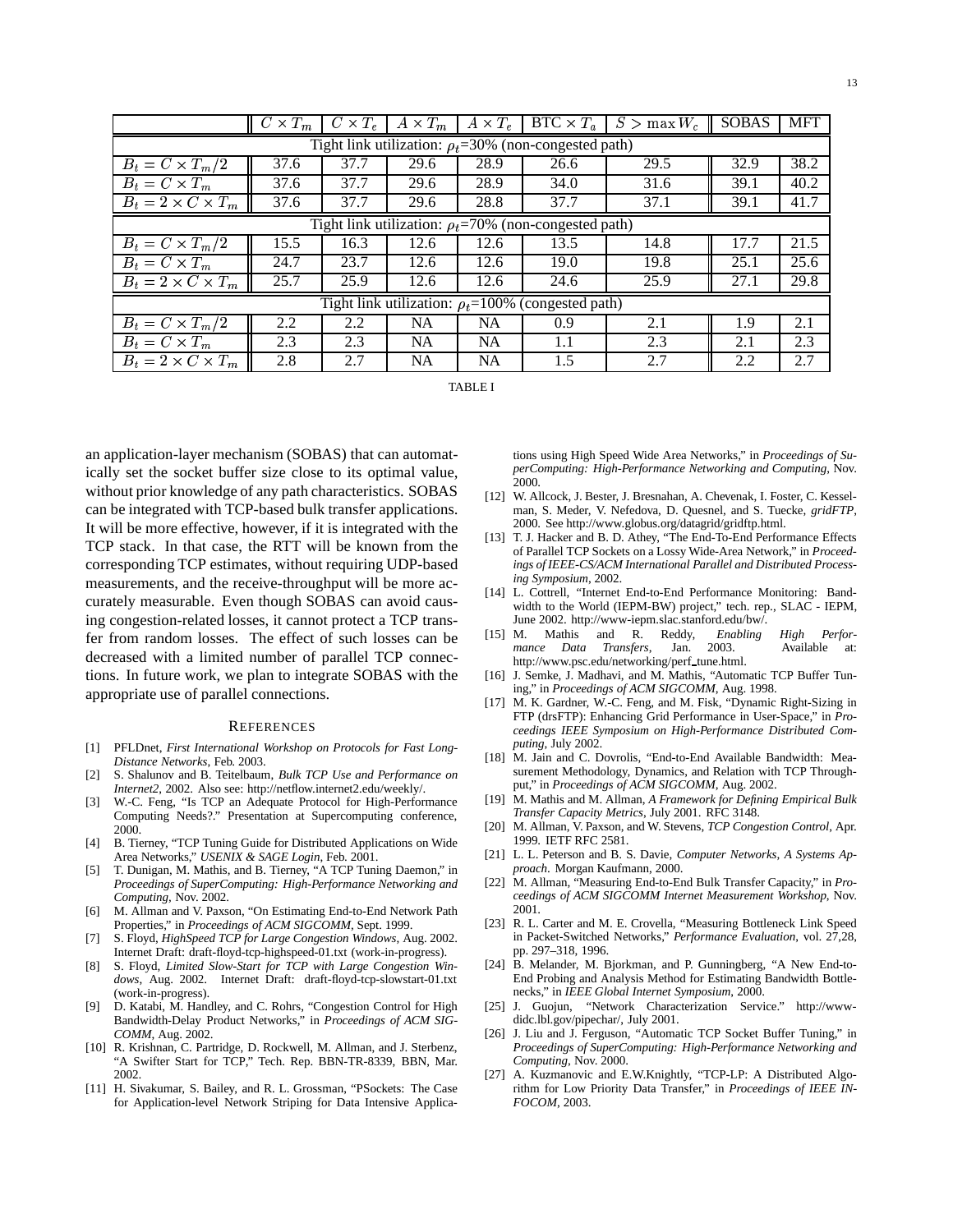- [28] E. Weigle and W.-C. Feng, "A Comparison of TCP Automatic Tuning Techniques for Distributed Computing," in *Proceedings IEEE Symposium on High-Performance Distributed Computing*, July 2002.
- [29] J. Cao and K. Ramanan, "A Poisson Limit for Buffer Overflow Probabilities," in *Proceedings of IEEE INFOCOM*, June 2002.
- [30] V. Paxson, "End-to-end Internet Packet dynamics," in *Proceedings of ACM SIGCOMM*, Sept. 1997.
- [31] A. A. Kherani and A. Kumar, "Stochastic Models for Throughput Analysis of Randomly Arriving Elastic Flows in the Internet," in *Proceedings of IEEE INFOCOM*, 2002.
- [32] J. Padhye, V.Firoiu, D.Towsley, and J. Kurose, "Modeling TCP Throughput: A Simple Model and its Empirical Validation," in *Proceedings of ACM SIGCOMM*, 1998.
- [33] D. Borman, R. Braden, and V. Jacobson, *TCP Extensions for High Performance*, May 1992. IETF RFC 1323.
- [34] R. Braden, *Requirements for Internet Hosts – Communication Layers*, Oct. 1989. IETF RFC 1122.
- [35] C. Dovrolis, P. Ramanathan, and D. Moore, "What do Packet Dispersion Techniques Measure?," in *Proceedings of IEEE INFOCOM*, pp. 905–914, Apr. 2001.

### APPENDIX I: PROOF OF (4) AND (5)

We consider the model of  $\S$ II, but without any cross traffic in the path. Also, we ignore the initial slow-start phase of the target transfer, and focus on its steady state throughput. We assume that all packet losses are single and due to congestion, and that they are recovered through fast-retransmit. The following derivations are similar to those of [32], with the difference that, when  $S > CT_m + B_t$ , we derive the RTT variations as a function of the transfer's window.

1.  $S \leq CT_m$ 

Since  $S/T_m \leq C$ , the transfer cannot saturate the path. Thus, after the initial slow-start, the throughput stays at  $R(S) = S/T_m.$ 

 $2. C T_m < S \leq C T_m + B_t$ 

Since  $S/T_m > C$ , the transfer overloads the tight link and causes a backlog  $Q = S - CT_m$ . Because  $Q \leq B_t$  there are no losses, and the transfer is buffer-limited. The transfer's RTT is  $T_a = T_m + Q/C$ , and the throughput is  $R(S) =$  $S/T_a = C.$ 

$$
\mathbf{3.}\ S > CT_m + B_t
$$

In this case, the transfer has a sufficiently large window to cause packet losses at the tight link. So, the transfer is congestion-limited, and its send-window is equal to the congestion window  $W_c$ . Simplifying TCP's congestionavoidance algorithm, we assume that  $W_c$  is incremented by one segment when the first packet of the previously transmitted window is ACKed. So, we can split the transfer's duration into successive 'rounds', where each round lasts for the round-trip time of the first packet in the previous window. If  $W_c(i)$  is the congestion window (in segments) at the  $i$ 'th round,

$$
W_c(i+1) = \begin{cases} W_c(i) + 1 & \text{if no loss at round } i \\ W_c(i)/2 & \text{if (single) loss at round } i \end{cases}
$$
(10)

Let  $T(i)$  be the RTT for the first packet of round i (duration of round i), and  $Q(i)$  be the backlog at the tight link at the

start of round i. The backlog at the start of round  $i + 1$ is determined by the window at the previous round:  $Q(i +$ and the contract of the contract of the contract of the contract of the contract of the contract of the contract of the contract of the contract of the contract of the contract of the contract of the contract of the contra  $E(1) = W_c(i) - R(i)T_m$ , where  $R(i)$  is the transfer's receivethroughput at round  $i$ .

Suppose that the first packet of round  $k$  is dropped, i.e.,  $Q(k) = B_t$ . Since the tight link was backlogged in the previous round, we have that  $R(k-1) = C$  and so

$$
W_c(k) = CT_m + B_t + 1 \quad \text{and} \quad W_c(k+1) = W_c(k)/2
$$
\n(11)

If the next packet loss occurs in round  $k + m$ , we similarly have that  $Q(k+m) = B_t$ ,  $W_c(k+m) = CT_m + B_t + 1 =$  $W_c(k+1) + (m-1)$  and so

$$
m = \frac{CT_m + B_t - 1}{2} \approx \frac{CT_m + B_t}{2} \tag{12}
$$

The approximation is justified when we consider paths with relatively large BDP and/or buffering  $(CT_m + B_t \gg 1)$ .

The number of packets sent in the time period  $V$  between the two losses, from round  $k + 1$  to round  $k + m$ , is

$$
N_V = \sum_{i=1}^{m} W_c(k+i) \approx \frac{3}{8} (CT_m + B_t)^2
$$
 (13)

Thus, the loss rate  $p$  that the transfer causes in its path is

$$
p = \frac{1}{N_V} = \frac{8/3}{(CT_m + B_t)^2} \tag{14}
$$

To calculate the transfer's throughput, we need to consider the RTT variations with the window size. Specifically, the RTT at round *i* is  $T_i = T_m + Q(i)/C$ . The duration of the period  $V$  is

$$
T_V = \sum_{i=1}^{m} T(k+i) = \sum_{i=1}^{m} [T_m + \frac{Q(k+i)}{C}] \tag{15}
$$

## **3-a.** Over-buffered path:  $B_t \geq CT_m$

In this case, the minimum window size  $W_c(k + 1)$  is larger than the path's BDP, because  $(CT_m + B_t + 1)/2 > CT_m$ . So, the tight link remains backlogged even after the loss, and the backlog will be  $Q(k + i) = W_c(k + i - 1) - CT_m$  for  $i = 1, \dots m$ . Thus, the duration  $T_V$  is

$$
T_V = mT_m + \sum_{i=1}^{m} \left[ \frac{W_c(k+i-1)}{C} - T_m \right] = \frac{3}{8C} (CT_m + B_t)^2
$$
\n(16)

We see that  $R = \frac{N_V}{T_H} = C$ , wh  $\frac{N_V}{T_H} = C$ , which verifies that, in the overbuffered case, the transfer saturates the path.

**3.b Under-buffered** path:  $B_t < CT_m$ 

In this case, the tight link will not be backlogged for  $n$  rounds after the loss.  $n + 1$  rounds after the loss, the backlog will become  $Q(k+n+1) = 1$ , and  $W_c(k+n+1) = 1 + CT_m =$  $W_c(k+1) + n$ . Thus,  $n = \frac{CT_m - B_t + 1}{2} \approx \frac{C}{2}$  $\frac{-B_t+1}{2} \approx \frac{CT_m-B_t}{2}.$